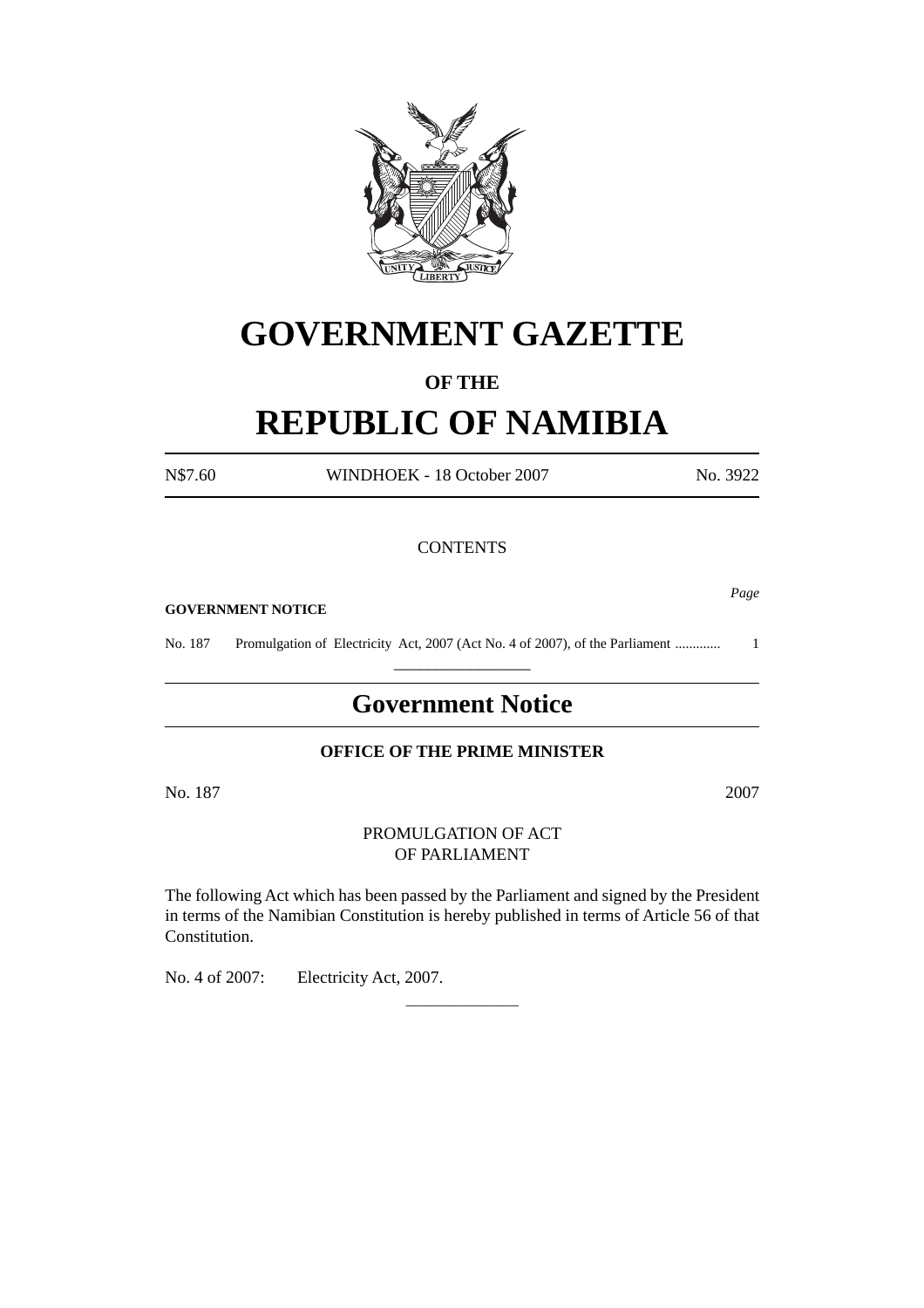# **ACT**

**To establish the Electricity Control Board and provide for its powers and functions; to provide for the requirements and conditions for obtaining licences for the provision of electricity; to provide for the powers and obligations of licensees; and to provide for incidental matters.**

*(Signed by the President on 26 September 2007)*

#### **BE IT ENACTED** by the Parliament of the Republic of Namibia, as follows:

### ARRANGEMENT OF SECTIONS

### PART I PRELIMINARY

1. Definitions

#### PART II ELECTRICITY CONTROL BOARD

- 2. Establishment of Electricity Control Board
- 3. Objects, powers and functions of Board
- 4. Constitution of Board
- 5. Term of office
- 6. Vacation of office and filling of vacancies
- 7. Meetings of Board
- 8. Committees
- 9. Disclosure of interest by members
- 10. Remuneration of members
- 11. Chief executive officer and other staff

#### PART III FINANCIAL PROVISIONS

- 12. Funds of Board
- 13. Levies
- 14. Financial year
- 15. Accounts and audit
- 16. Furnishing of information and annual report

## PART IV

## LICENCES

- 17. Duty to obtain a licence
- 18. Exemptions from licence requirements
- 19. Trading of electricity
- 20. Application for licence
- 21. Criteria for consideration of application
- 22. Incomplete information or premises
- 23. Duration and renewal of licences
- 24. Conditions of a licence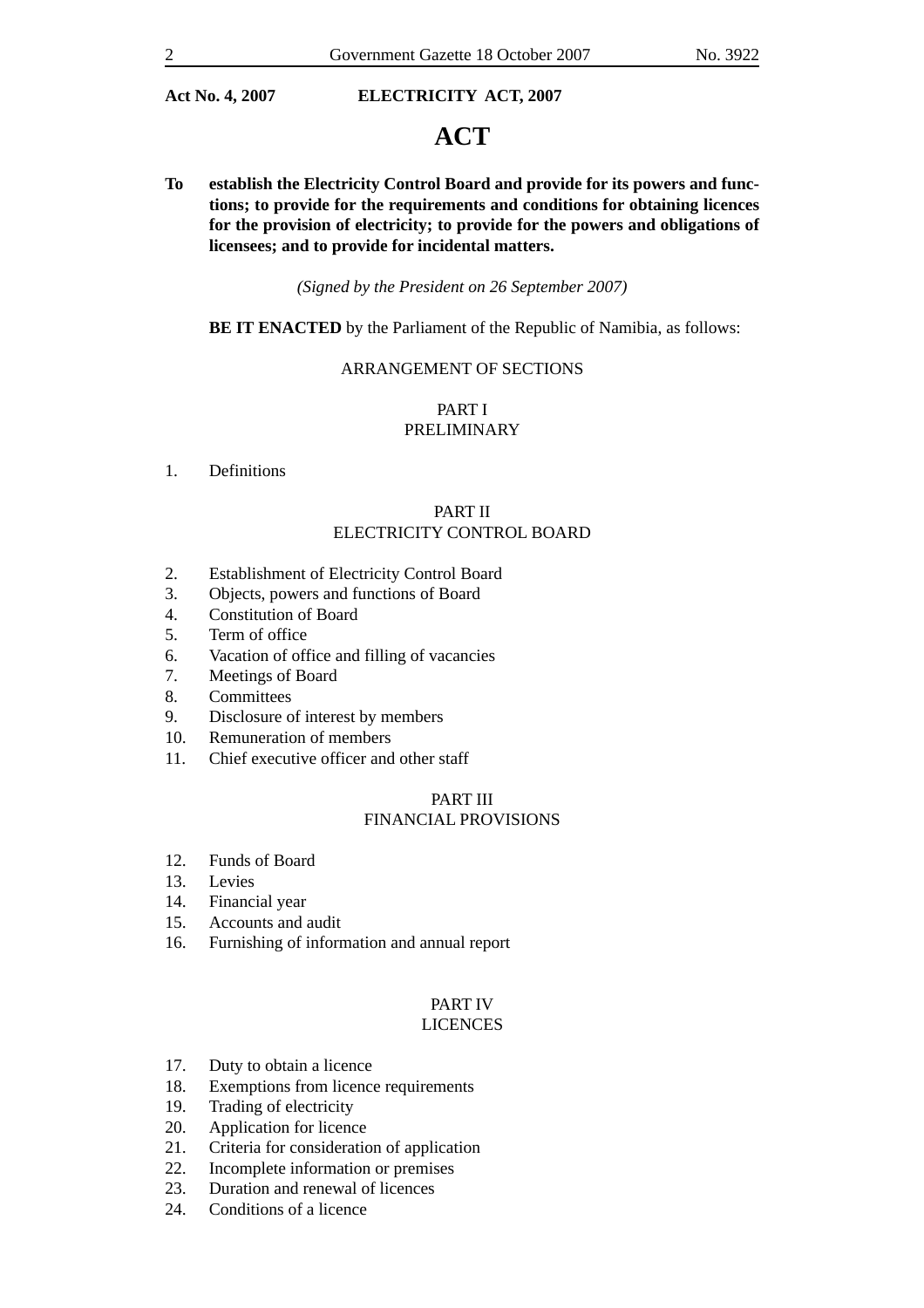- 25. Transfer of licence
- 26. Amendment of licence
- 27. Schedule of approved tariffs, revision thereof and other charges by licensees

### PART V OBLIGATIONS OF LICENSEES

- 28. Duty of licensee as to supply of electricity
- 29. Changes to licensed area and substitution of licensee
- 30. Transmission of electricity
- 31. Reduction or discontinuation of supply
- 32. Cancellation or suspension of licence
- 33. Installations to comply with requirements of other laws
- 34. Permission to operate under the licence of a licensee

### PART VI

### **GENERAL**

- 35. Board's power of expropriation
- 36. Provision of electricity by regional councils and local authority councils
- 37. Inspections and returns
- 38. Licensee's powers of inspection, work and entry
- 39. Powerlines, meters and other apparatus are not fixtures
- 40. Non-disclosure
- 41. Limitation of liability
- 42. Offences
- 43. Regulations
- 44. Standards on quality of electricity provision and service
- 45. Documentary evidence
- 46. Repeal and amendmentof laws and savings
- 47. Short title and commencement

SCHEDULE: Amendment of Laws

### PART I PRELIMINARY

#### **Definitions**

**1.** In this Act, unless the context indicates otherwise -

"Board" means the Electricity Control Board established by section 2;

"chief executive officer" means the chief executive officer of the Board appointed under section 11;

"code" means a code made by the Board under section 3(4);

"committee" means a committee established by the Board under section 8;

"consumer" means an end user of electricity who consumes such electricity;

"customer" means a person to whom electricity is delivered by a licensee, and includes a consumer;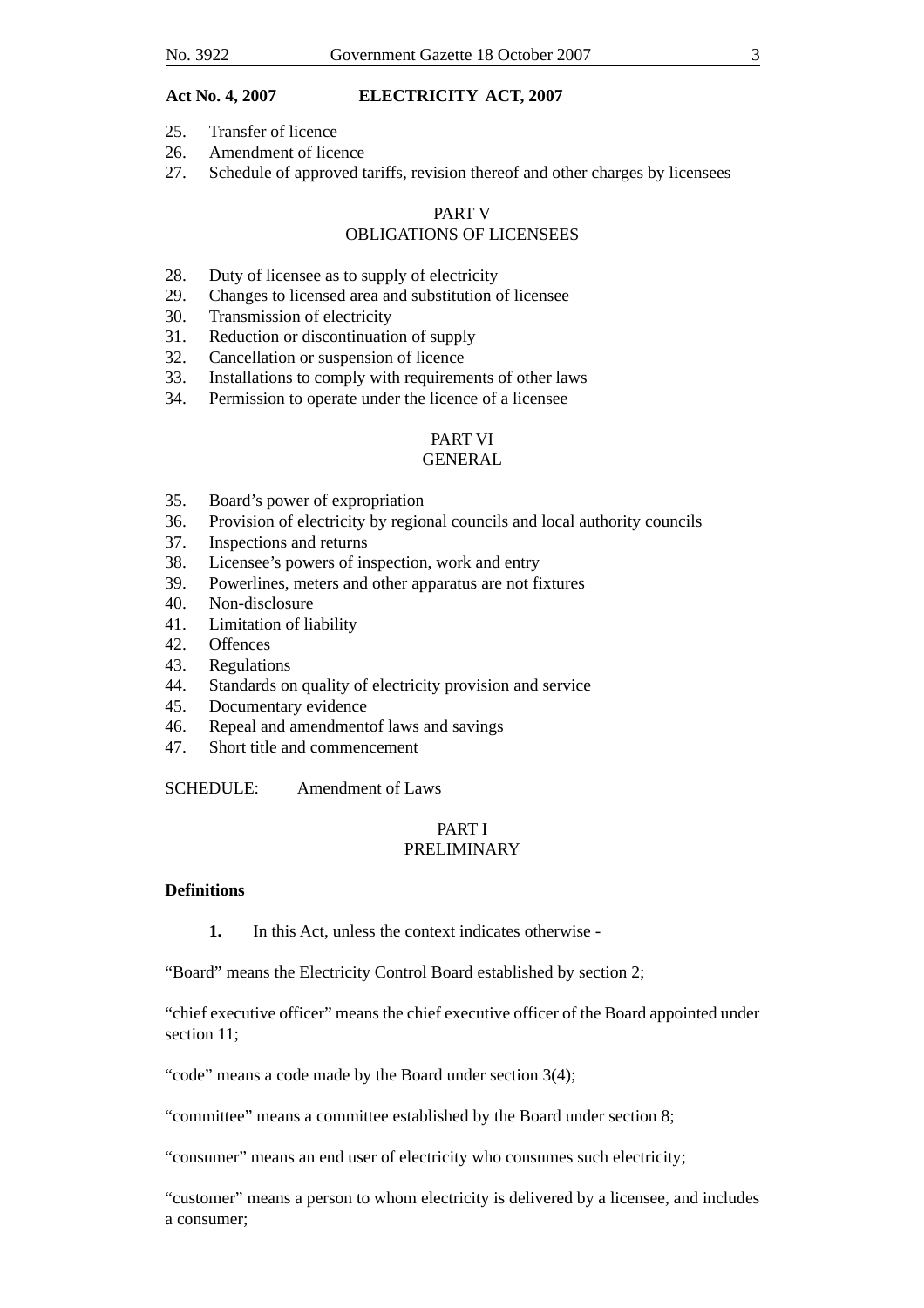"distribution", in relation to electricity, means the conveyance of electricity by means of a distribution system, which consists wholly or mainly of medium and low voltage networks, to a customer;

"financial year" means the financial year of the Board referred to in section 14;

"generation" in relation to electricity, means the production of electricity by way of natural or artificial processes;

"guideline" means a guideline issued by the Board under this Act;

"electricity market" means a market on which electricity is traded and which is established, operated and administered in accordance with the regulations, rules and codes made and guidelines issued in terms of this Act;

"high voltage" means a voltage of more than 44 000 volts (RMS);

"kVA" means kilo-Volt Amperes;

"licence" means a licence contemplated in section 17;

"licensee" means the holder of a licence;

"Local Authorities Act" means the Local Authorities Act, 1992 (Act No. 23 of 1992);

"local authority council" means a local authority council as defined in section 1 of the Local Authorities Act;

"low voltage" means a voltage of 1 000 Volts (RMS) or less;

"medium voltage" means a voltage of more than 1 000 Volts (RMS) but not more than 44 000 volts (RMS);

"member" means a member of the Board appointed under section 4;

"Minister" means the Minister responsible for energy;

"prescribed" means prescribed by regulation;

"provision", in relation to electricity, includes the generation, transmission, trading, supply, distribution, import and export of electricity, and "provide" and "provider" have corresponding meanings;

"regional council" means a regional council established by section 2 of the Regional Councils Act;

"Regional Councils Act" means the Regional Councils Act, 1992 (Act No. 22 of 1992);

"repealed Act" means the Electricity Act, 2000 (Act No. 2 of 2000);

"RMS" means root mean square;

"regulation" means a regulation made under section 43;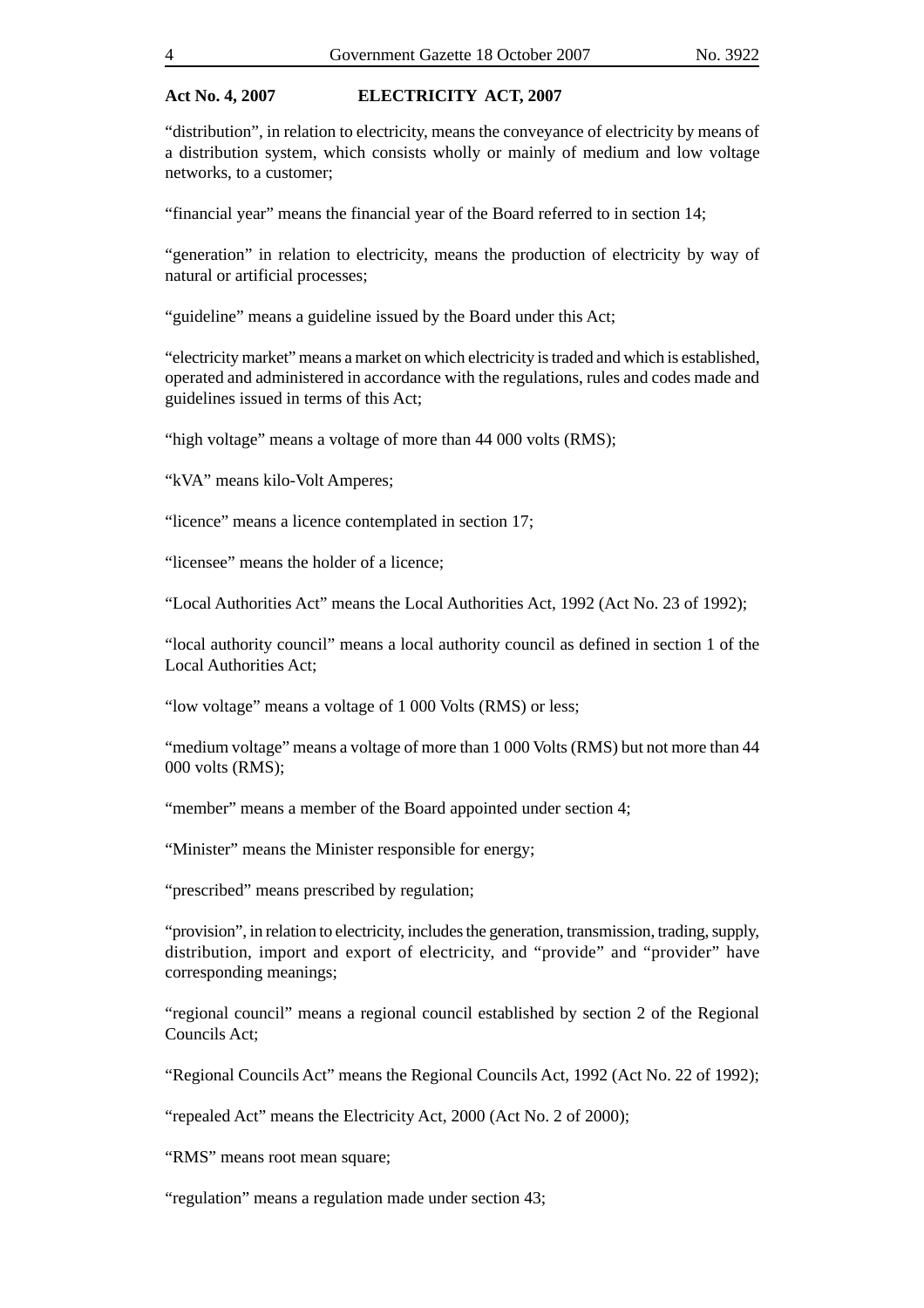"rule" means a rule made by the Board under section 3(4);

"standard" means any provision occurring in any specification, code or other directive having standardization as its aim and issued by an institution or organization (including the Board) inside or outside Namibia which, whether generally or with regard to any particular article or matter and whether internationally or in any particular country or territory (including Namibia), seeks to promote standardization, and includes any amendment or substitution thereof;

"State-owned Enterprises Governance Act" means the State-owned Enterprises Governance Act, 2006 (Act No. 2 of 2006);

"supply", in relation to electricity, means the delivery of electricity to a customer as a commodity;

"this Act" includes the regulations;

"trading", in relation to electricity, means the wholesale or retail buying and selling of electricity;

"transmission", in relation to electricity, means the conveyance of electricity by means of a transmission system, which consists wholly or mainly of high voltage networks and electrical plant, from an energy source or system to a customer;

"voltage" means the electric potential between two points that gives rise to the flow of electricity and where specified, the RMS value of the voltage.

#### PART II

### ELECTRICITY CONTROL BOARD

#### **Establishment of Electricity Control Board**

**2.** The Electricity Control Board is hereby established as a juristic person.

#### **Objects, powers and functions of Board**

- **3.** (1) The objects of the Board are -
- (a) to exercise control over and regulate the provision, use and consumption of electricity in Namibia;
- (b) to oversee the efficient functioning and development of the electricity industry and security of electricity provision;
- (c) to ensure the efficient provision of electricity;
- (d) to ensure a competitive environment in the electricity industry in Namibia with such restrictions as may be necessary for the security of electricity provision and other public interest; and
- (e) to promote private sector investment in the electricity industry,

in accordance with prevailing Government policy.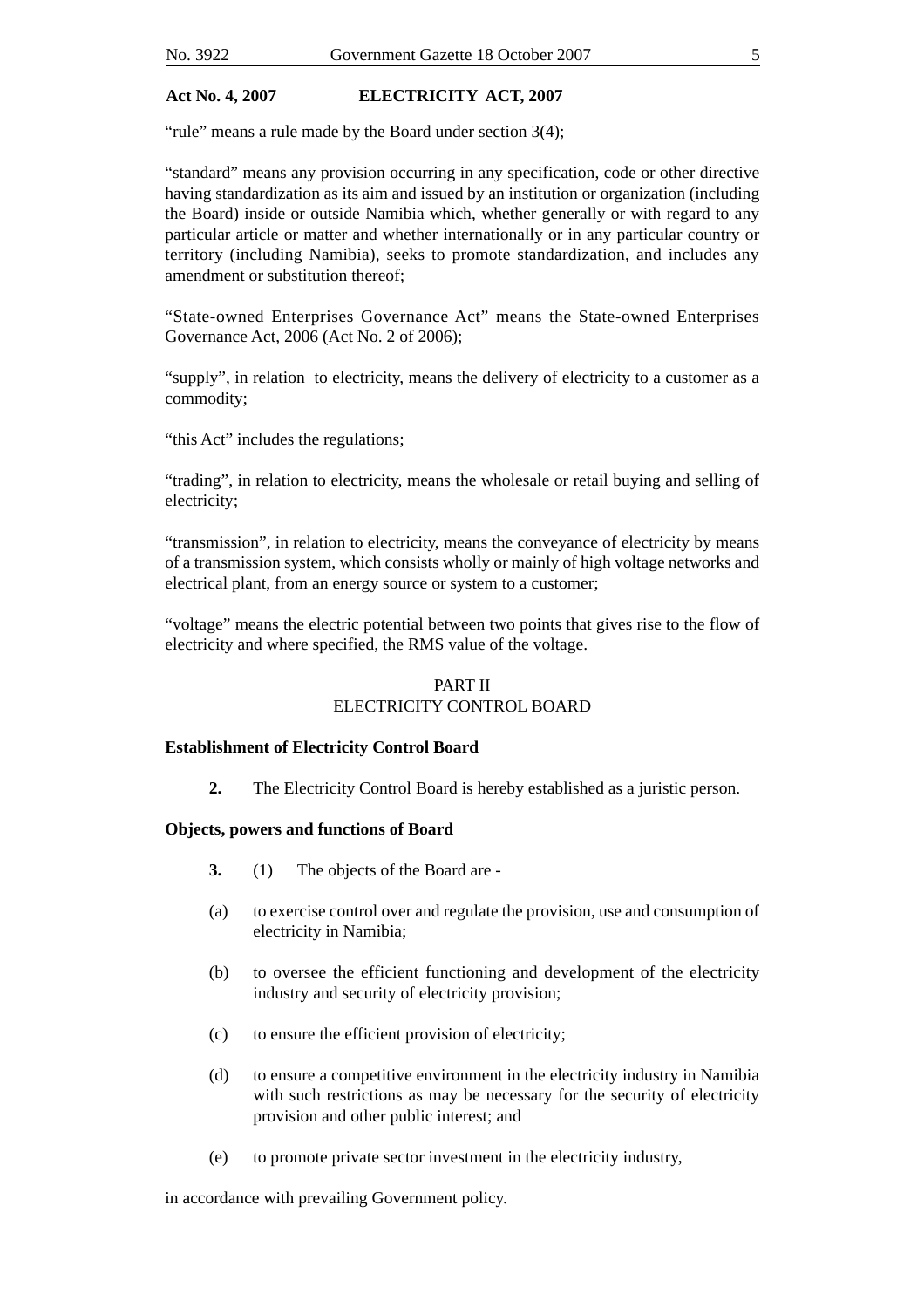- (2) In order to achieve its objects the Board -
- (a) must make recommendations to the Minister with regard to
	- (i) the issue, transfer, amendment, renewal, suspension and cancellation of licences; and
	- (ii) the approval of the conditions on which electricity may be provided by a licensee;
- (b) may, and must at the request of the Minister, advise the Minister on any matter relating to the electricity industry;
- (c) must, at the request of any interested party, act as mediator for the settlement of disputes between licensees or between licensees and their customers or prospective customers regarding -
	- (i) the right to the supply of electricity;
	- (ii) the quality of any such supply and the provision of services in connection therewith;
	- (iii) the installation and functioning of meters;
	- (iv) the suitability of the equipment of a licensee;
	- (v) delays in or refusal of supply by a licensee;
	- (vi) any other matter which a licensee or customer refers to the Board for mediation; and
- (d) must perform such other functions as are assigned to it by or under this Act or any other law.

(3) The Board may, for the purposes of subsection (2)(b), carry out such investigations as it or the Minister may deem necessary or expedient.

(4) Subject to this Act and the prior approval of the Minister, the Board may by notice in the *Gazette* make such rules and codes as it considers necessary in order to further its objects mentioned in subsection (1), including, rules and codes relating to -

- (a) the establishment, operation and administration of electricity markets, and the licensees and other persons operating on such markets and any other matter relating thereto, which includes the issuing of safety code and a grid code the latter setting out the reciprocal obligations of users of the transmission and distribution networks and the operation of the interconnected power system;
- (b) the introduction of market rules, the Board's market responsibilities, prudential requirements, the establishment and regulation of spot markets, regions and regional reference nodes, network losses and constraints, projected assessment of system adequacy, central dispatch and spot market operation, spot price determination, ancillary services, reliability safety net,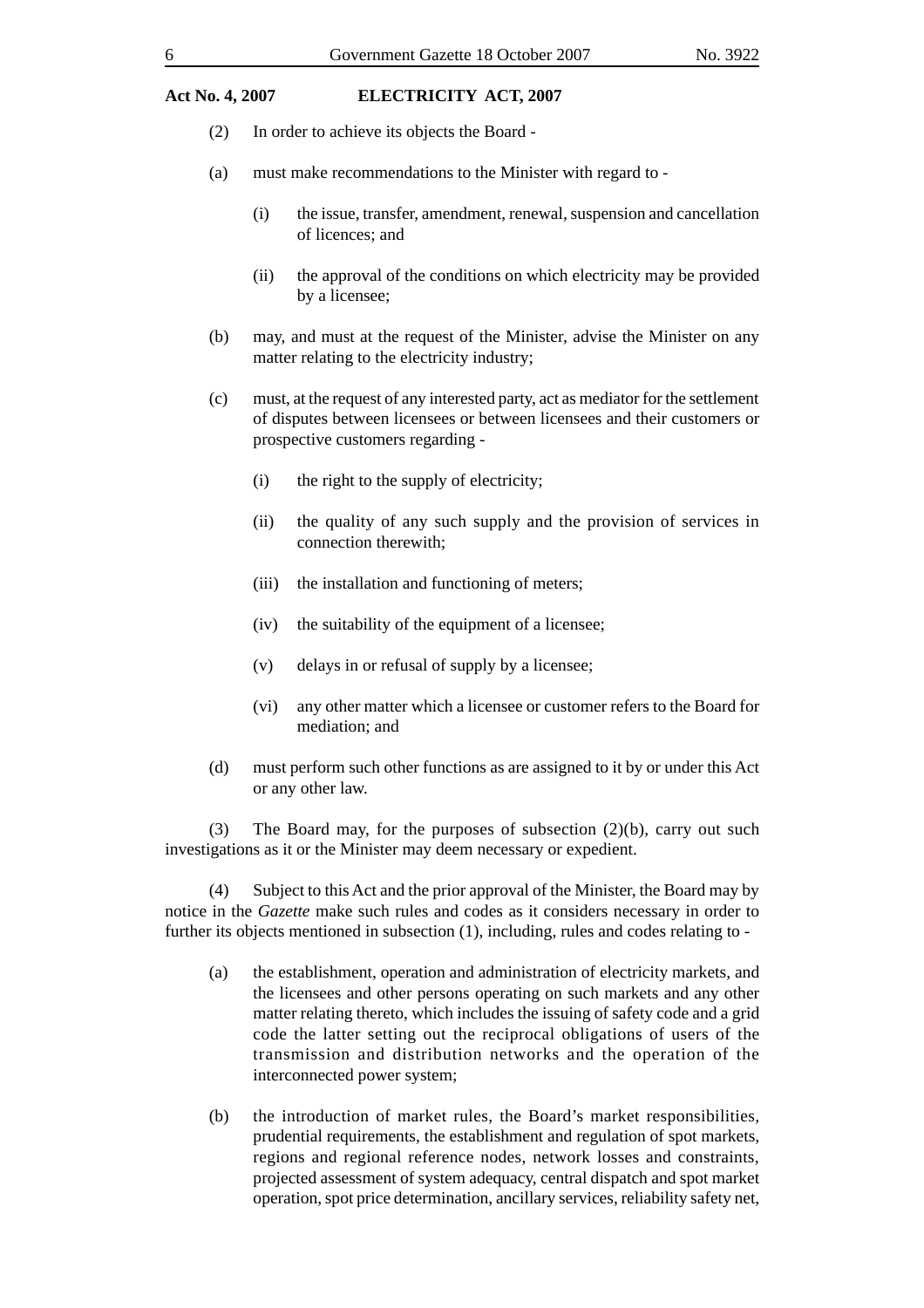market information, administrative price cap and market suspension, settlements, participant compensation fund, software and settlement residue actions, registered bid and offer data, methods for determining loss factors and principles for determining credit limits;

- (c) power system security and safety;
- (d) network connections;
- (e) network and market pricing mechanisms;
- (f) metering;
- (g) good corporate governance and rules relating to objectivity, transparency and independency;
- (h) administrative matters;
- (i) any other matter it is authorized in terms of this Act to make rules or codes; and
- (j) any matter with regard to which the Minister may prescribe regulations under this Act subject thereto that in the event of any regulation so prescribed conflicting with a rule or code of the Board the regulation prevails.

(5) The Board may by notice in the *Gazette* issue guidelines to enhance and clarify the understanding, applicability and enforcement of any rule or code.

- (6) The rules and codes may -
- (a) require acts or things to be performed or done to the satisfaction of the Board;
- (b) empower the Board to issue orders in writing requiring acts or things to be performed or done, prohibiting acts or things from being performed or done,

and determine periods or dates upon, within or before which such acts or things must be performed or done or may not performed or done.

(7) Prior to the approval of the Minister under subsection (4) and the publishing of its rules, codes or guidelines, the Board must consult with the affected role players in the electricity industry with regard to the scope, content and implementation of such rules, codes or guidelines in the manner which the Board considers appropriate.

(8) The Board must keep an updated copy of its rules, codes and guidelines at its offices, which copy may be inspected by any interested person free of charge.

(9) A contravention of a rule or a code is an offence and section 42(1) applies thereto with the necessary changes.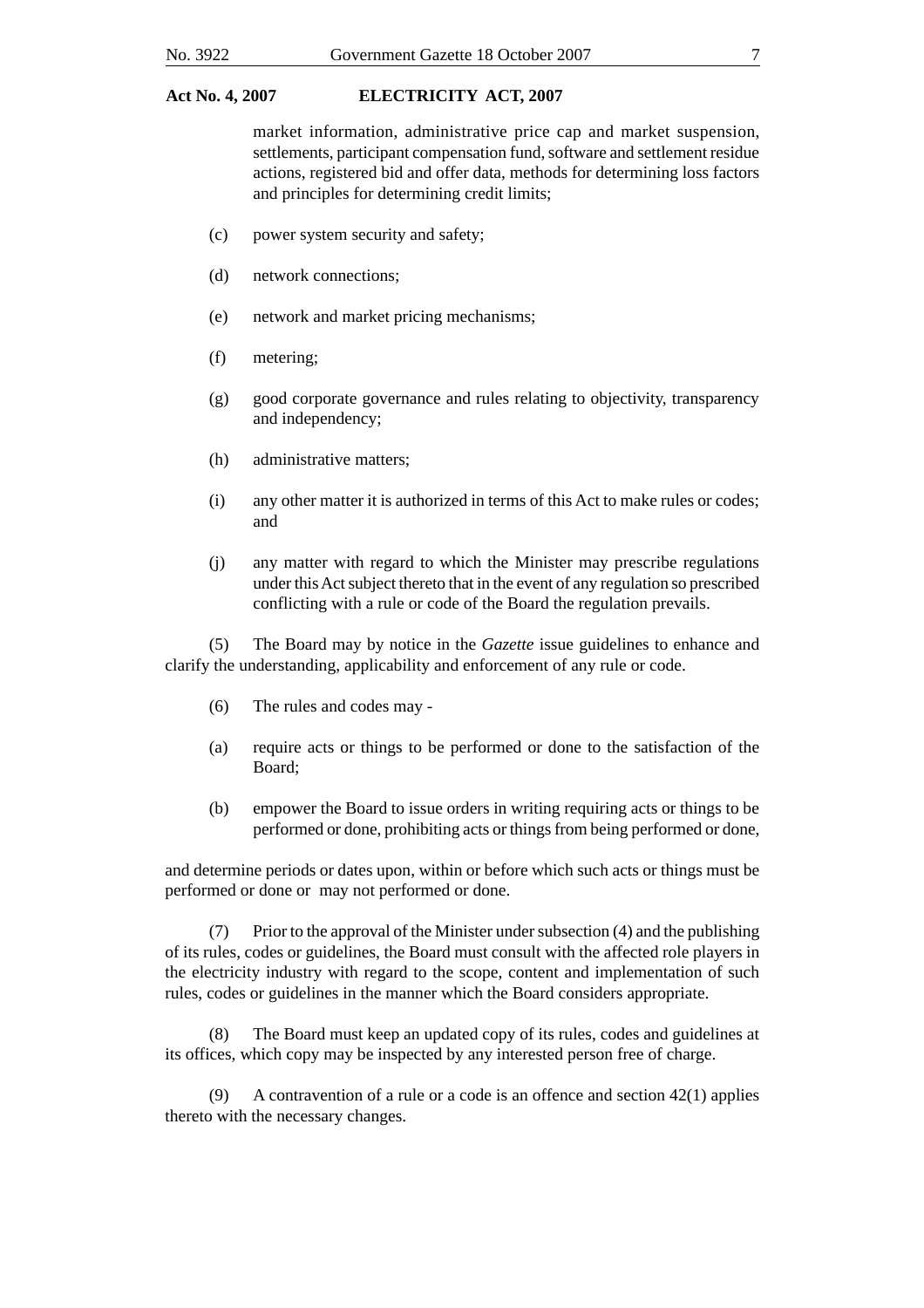#### **Composition of the Board**

**4.** (1) The Board consists of five members who, subject to subsection (2), must be appointed by the Minister from amongst persons who have appropriate expertise and experience in one or more of the following, namely, the electricity industry, law, economics or environmental issues, in accordance with section 15 of the State-owned Enterprises Governance Act.

- (2) A person may not be appointed as a member if he or she -
- (a) is not a Namibian citizen;
- (b) is an unrehabilitated insolvent; or
- (c) has been convicted of an offence, other than a political offence committed before the date of Namibia's independence, for which that person has been sentenced to imprisonment without the option of a fine for a period of 12 months or more.

(3) The Minister must appoint two of the members as chairperson and vicechairperson of the Board, respectively.

#### **Term of office**

**5.** Subject to section 6, a member holds office for a term of four years, and is eligible for reappointment at the end of that term.

#### **Vacation of office and filling of vacancies**

- **6.** (1) The office of a member becomes vacant if he or she -
- (a) becomes subject to a disqualification mentioned in section 4(2);
- (b) is absent from three consecutive meetings of the Board without the permission of the Board;
- (c) resigns by notice in writing to the Minister; or
- (d) is removed from office under subsection (2).

(2) The Minister may remove a member from office if the Minister, after affording the member an opportunity to be heard, is satisfied that the member -

- (a) is incapacitated by physical or mental illness; or
- (b) for any other valid reason is unable or unfit to efficiently discharge the functions of a member of the Board.

(3) If a member dies or vacates his or her office before the expiration of his or her term of office, the Minister must appoint a suitable person to fill the vacancy for the remaining portion of that member's term of office.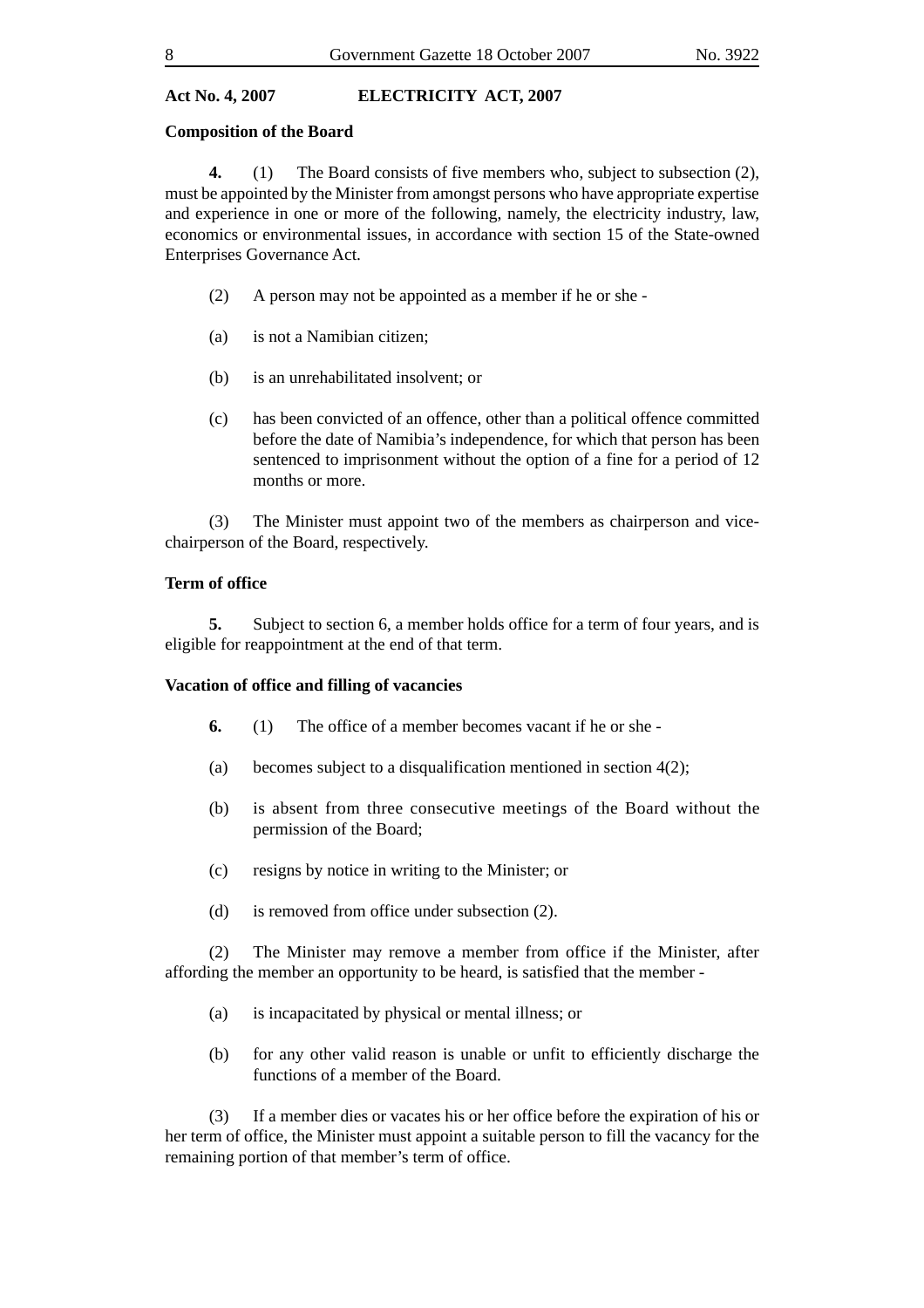#### **Meetings of the Board**

**7.** (1) The chairperson of the Board must convene the first meeting of the Board and thereafter, subject to subsection (2), meetings must be held at such times and places as the Board determines, but at least one meeting must be held every three months.

(2) The chairperson of the Board may at any time, and must if so requested in writing by the Minister or by at least three members, convene a special meeting of the Board.

(3) The majority of the members forms a quorum at a meeting of the Board.

(4) The chairperson of the Board or, in his or her absence, the vice-chairperson or, in the absence of both, such other person as the members present may elect from amongst their number, must preside at a meeting of the Board.

(5) A decision of the majority of the members present at a meeting of the Board constitutes a decision of the Board and, in the event of an equality of votes, the person presiding at the meeting has a casting vote in addition to a deliberative vote.

(6) The Board may invite any person whose presence is in its opinion desirable to attend and to participate in the deliberations of a meeting of the Board, but such person has no right to vote.

(7) The Board must cause proper minutes to be kept of proceedings at its meetings.

(8) All meetings of the Board and its committees are open to the public, unless the chairperson of the Board or committee, as the case may be, in cases where he or she deems it justifiable and having given reasons therefor to persons present, orders the public to withdraw from the meeting for the duration of the discussion of a particular matter or matters on the agenda.

(9) All resolutions of the Board, except those taken at a meeting not open to the public, must be made publicly known by affixing a copy thereof to a notice board at the offices of the Board and, if the Board so decides, in any other manner as the Board may determine.

(10) Despite anything to the contrary in this section, the Board need not hold a meeting if the members agree thereto in writing, and in such event -

- (a) a decision in writing dealing with a matter to be dealt at such a meeting and signed by the requisite majority of members is deemed to be a decision taken by the Board and held in terms of this section on the date on which the last signature to such decision is affixed;
- (b) a decision contemplated in paragraph (a) must be recorded in the minutes of the first meeting of the board held subsequent to such a decision being taken.

(11) Despite the absence of a similar provision in the repealed Act, any decision taken as contemplated in subsection (10) on 12 July 2000 or thereafter but before the commencement of this Act is deemed to have been taken in accordance with that subsection.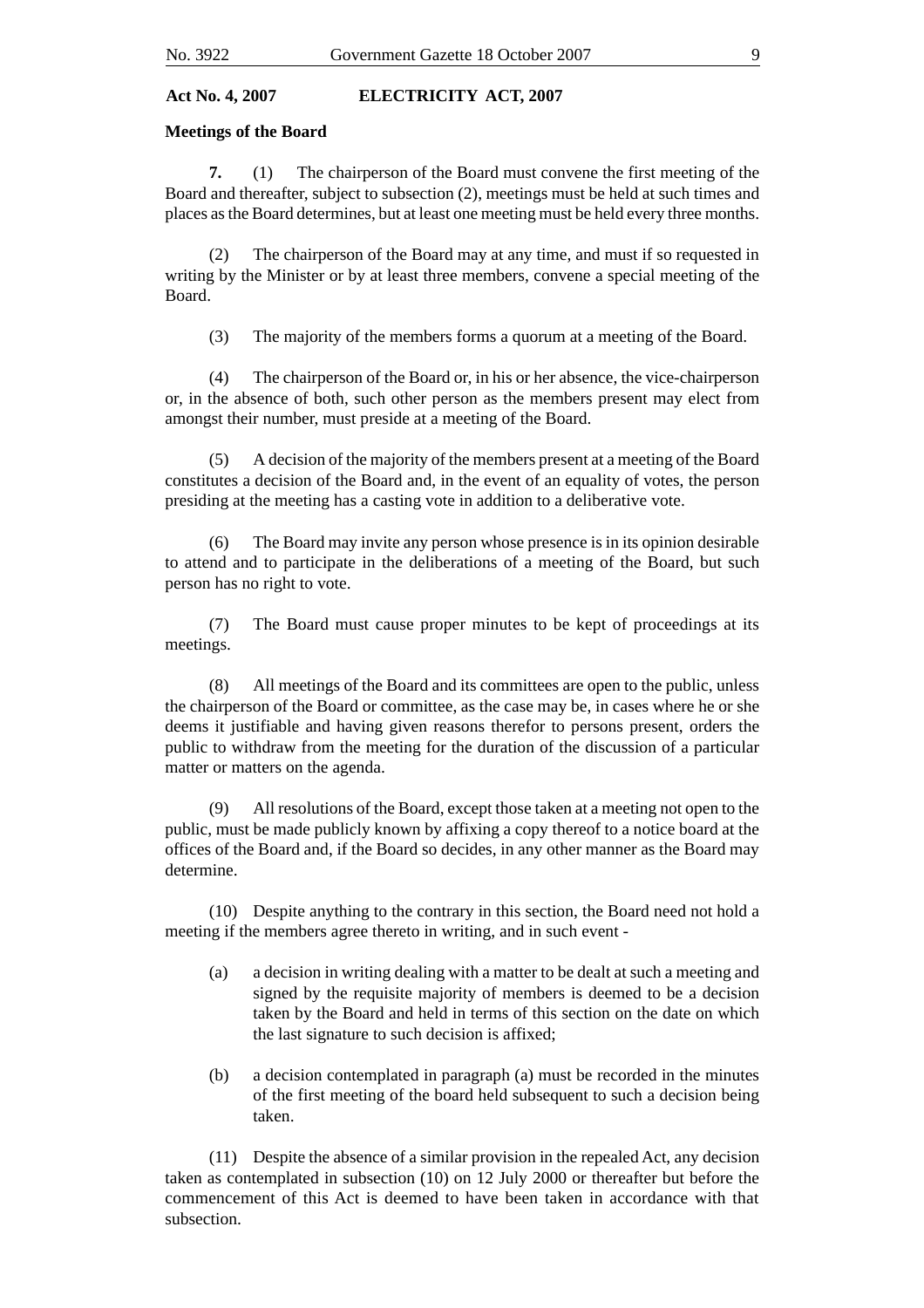#### **Committees**

- **8.** (1) The Board may, from amongst its members, establish any committee -
- (a) to advise the Board on any matter concerning the functions of the Board as the Board may determine; or
- (b) to perform such functions of the Board as the Board may assign to the committee.

(2) With the permission of the Board, a committee may invite any person whose presence is in its opinion desirable to attend and to participate in the deliberations of a meeting of the committee, but such person has no right to vote.

### **Disclosure of interest by members**

**9.** (1) If a member or his or her spouse, or any company, close corporation or partnership of which the member or his or her spouse is a director, shareholder, member or partner, is in any way directly or indirectly interested in a contract entered, or proposed to be entered, into by the Board or a committee, or in any other matter which is the subject of consideration by the Board or committee, and which may cause a conflict of interests in the performance of his or her duties as member, that member must -

- (a) forthwith fully disclose the nature of such interest at the meeting of the Board or committee at which such contract or other matter is the subject of consideration; and
- (b) withdraw from the meeting so as to enable the remaining members to discuss the matter and determine whether the member is precluded from participating in such meeting by reason of a conflict of interests.

(2) A disclosure by a member in accordance with subsection (1), and the decision taken by the remaining members in connection therewith, must be recorded in the minutes of that meeting.

(3) A member who fails to comply with subsection (1) commits an offence and is liable to a fine not exceeding N\$20 000 or to imprisonment for a period not exceeding two years, or to both such fine and such imprisonment.

#### **Remuneration of members**

**10.** A member who is not in the full-time employment of the Public Service must be paid from the funds of the Board such remuneration and allowances as the Minister, with the concurrence of the Minister of Finance, determines, subject to section 22(1) of the State-owned Enterprises Governance Act.

### **Chief Executive Officer and other staff**

**11.** (1) The Board, with the concurrence of the Minister, must appoint a suitable person who has expertise relevant to the functions of the Board as Chief Executive Officer of the Board.

(2) The Chief Executive Officer -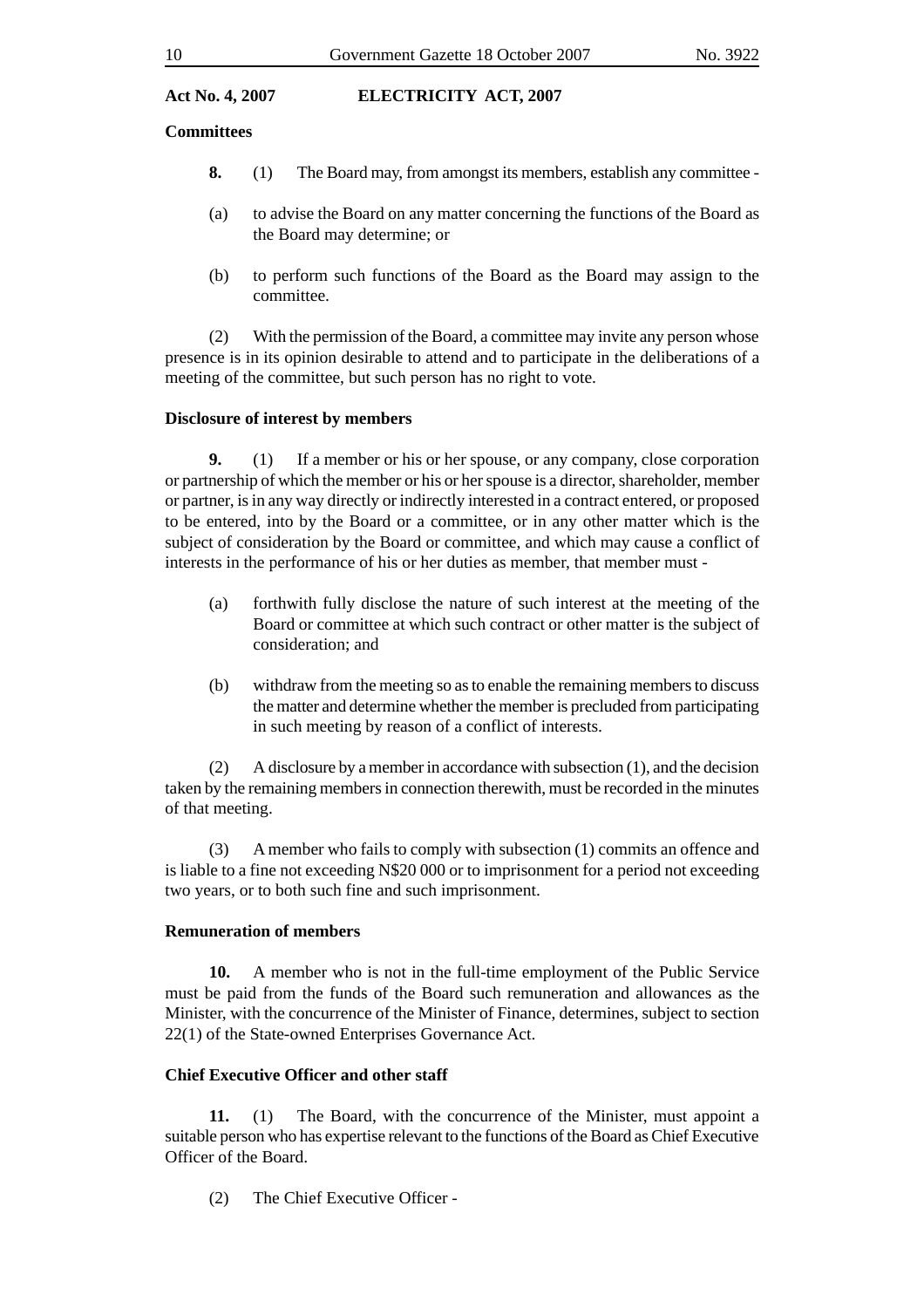- (a) is an *ex officio* member of the Board, but has no right to vote;
- (b) holds office for a term of five years, and is eligible for reappointment at the end of that term;
- (c) is responsible for the carrying out of the resolutions of the Board and manages the affairs of the Board subject to the control and directions of the Board;
- (d) may, subject to the directions of the Board, appoint such employees as are necessary to enable the Board to properly carry out its functions.

(3) Whenever the office of the Chief Executive Officer is vacant, or the Chief Executive Officer is for any reason unable to perform the functions of the office, the Board, may appoint -

- (a) a staff member of the Board; or
- (b) any other suitable person,

to act as Chief Executive Officer during the vacancy or during the period that the Chief Executive Officer is unable to perform those functions.

(4) Subject to section 22(3) of the State-owned Enterprises Governance Act, the Board,

- (a) with the concurrence of the Minister, determines the conditions of service, remuneration and other benefits of the Chief Executive Officer and other management staff; and
- (b) determines the conditions of service, remuneration and other benefits of its staff members below management level.

#### PART III FINANCIAL PROVISIONS

#### **Funds of Board**

- **12.** (1) The funds of the Board consist of -
- (a) money that may be appropriated to the Board by Parliament from time to time;
- (b) fees payable to the Board in terms of this Act;
- (c) money collected in respect of levies imposed under section 13;
- (d) money raised by way of loans with the approval of the Minister and the concurrence of the Minister of Finance;
- (e) interest on investments made under subsection (2);
- (f) donations or grants made to the Board with the approval of the Minister and the concurrence of the Minister of Finance; and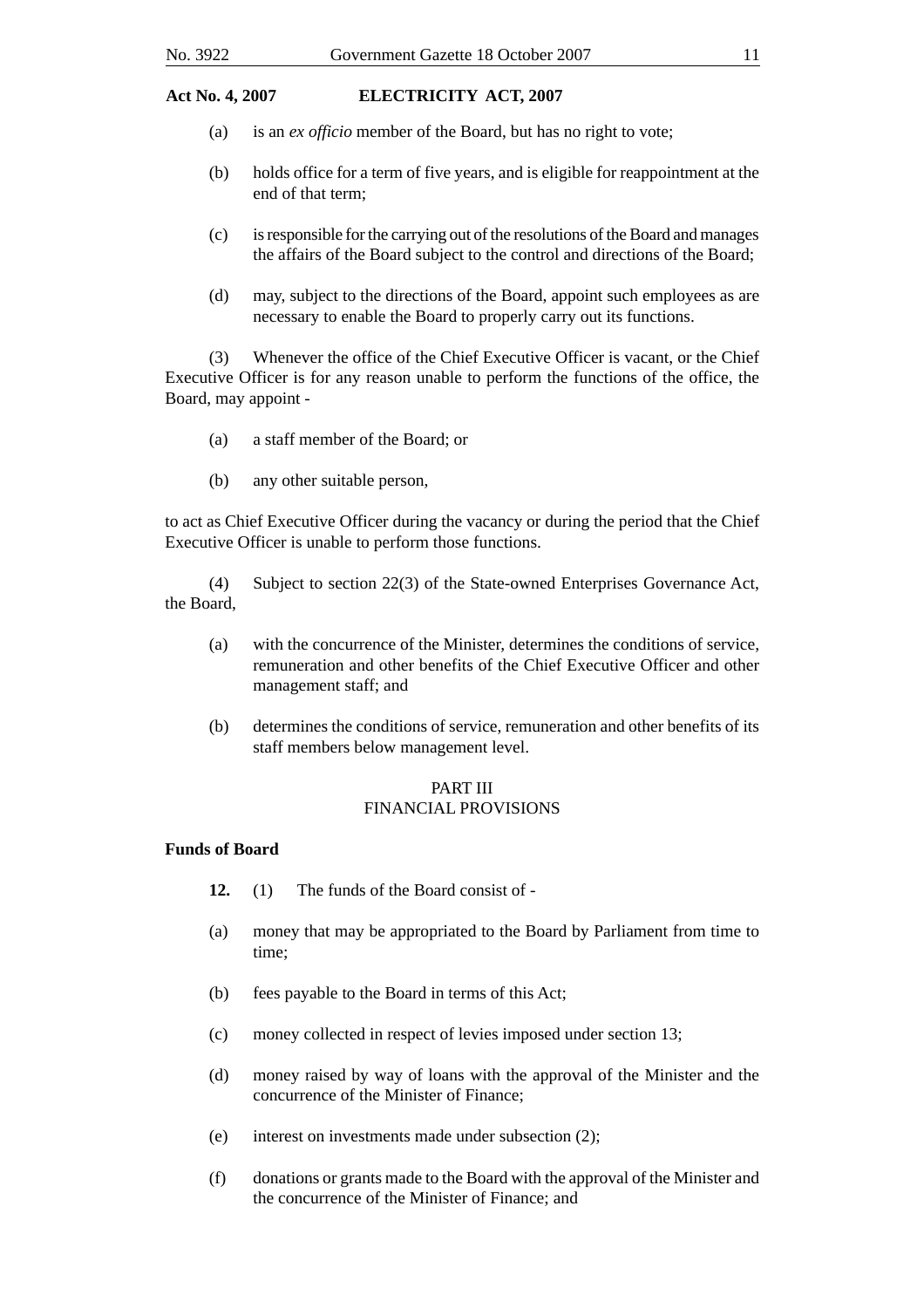(g) money accruing to the Board from any other source.

(2) The Board, with the approval of the Minister and the concurrence of the Minister of Finance, may invest any portion of its funds not immediately required by it.

(3) All expenses incidental to the performance of the functions of the Board must be defrayed from the funds of the Board.

#### **Levies**

**13.** (1) In order to defray the expenses incurred in the performance of the functions of the Board, the Minister may by notice in the *Gazette* impose a levy on every kilowatt-hour of electricity provided or consumed at any point in Namibia or upon any licensee.

- (2) A notice in terms of subsection (1) -
- (a) must state the amount or rate of the levy or the basis or method of calculation or determination of the levy;
- (b) must specify the date on which or the periods within which the levy is payable and the manner of payment;
- (c) must specify the person who is liable for the payment of the levy;
- (d) may state the person who is responsible for the collection of the levy and, in the event of there being administrative cost involved in such collection, the manner in which such cost may be recovered, including the amount or rate at which it may be recovered, but provided that such amount or rate must be cost-reflective;
- (e) may specify the penalty or interest payable in the event of the late payment of the levy or any part thereof;
- (f) may specify the circumstances and the manner in which exemption from the payment of any levy imposed under subsection (1) may be granted;
- (g) may specify the measures to be applied where any person who is liable to pay the levy refuses or fails to pay that levy, including the creation of an offence punishable by way of a fine not exceeding N\$20 000 or to imprisonment for a period not exceeding six months or to both such fine and such imprisonment; and
- (h) may specify any other provision which the Minister considers necessary for the efficient administration of the imposition, payment or collection of the levy or the efficient application of this subsection.

(3) Prior to the publication of a notice contemplated in subsection (1), the Minister must consult with the Board and the affected role players in the electricity industry with regard to the scope, content, amount and implementation of such levy.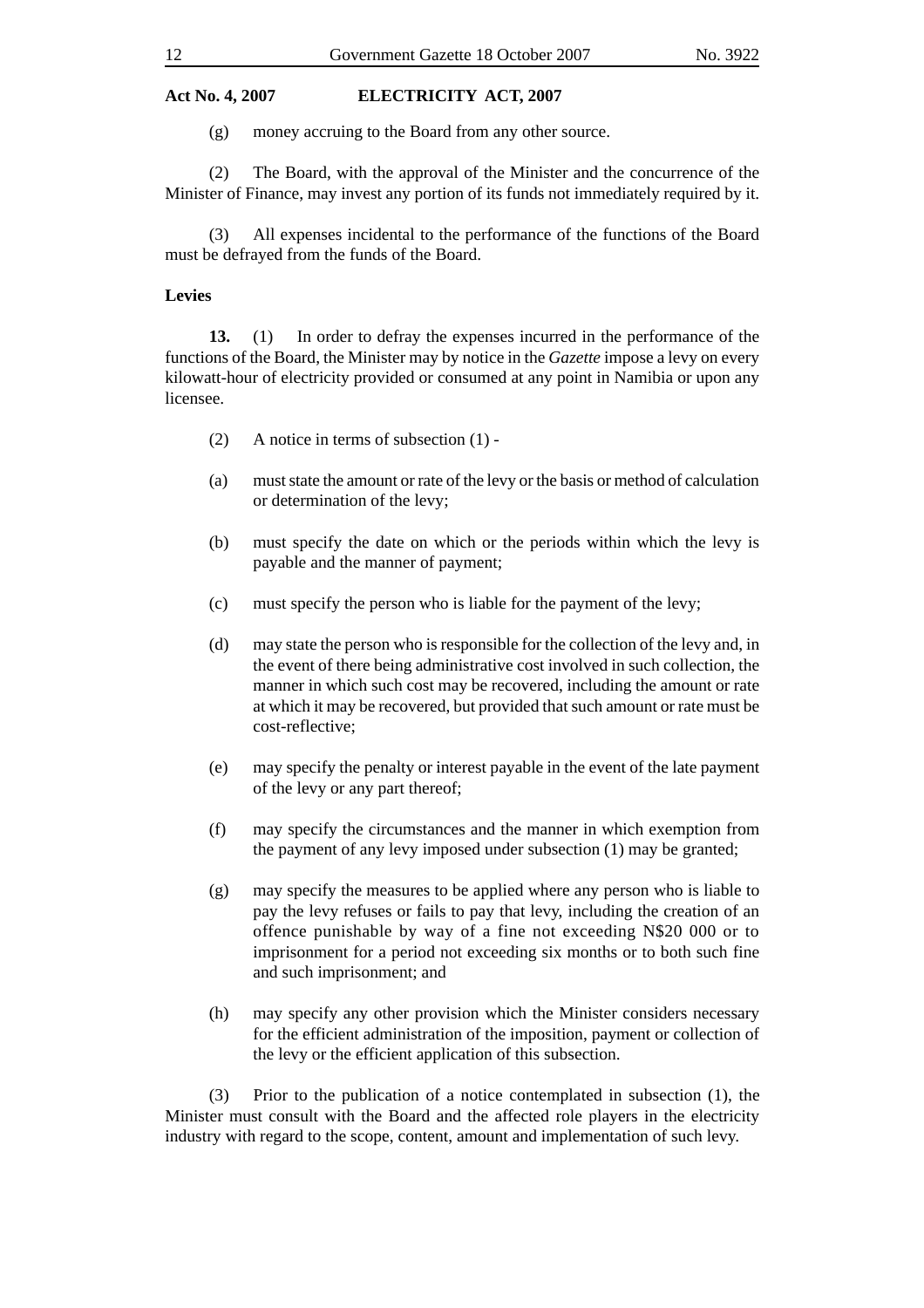#### **Financial year**

**14.** The financial year of the Board ends on 31 March in each year.

#### **Accounts and audit**

**15.** (1) The Board must, in accordance with generally accepted accounting practice and procedure, cause proper books and records of account to be kept of all financial transactions, assets and liabilities of the Board.

(2) As soon as possible after the end of each financial year, the Board must have financial statements prepared for that year, consisting of a statement of income and expenditure and a balance sheet which must reflect the Board's financial position as at the end of the financial year.

(3) The Board's books and records of accounts and financial statements must be audited annually by an auditor or auditors engaged in public practice as defined in section 1 of the Public Accountants and Auditors Act, 1951 (Act No. 51 of 1951), and who must be appointed by the Board with the prior approval of the Minister.

(4) For the purpose of performing the functions in terms of this Act, an auditor of the Board has all the powers which are vested in the Auditor-General with respect to a statutory institution in terms of section 26(1) of the State Finance Act, 1991 (Act No. 31 of 1991), and which the Auditor-General would have been competent to exercise had the Auditor-General been assigned the duty to act as auditor of the Board by this Act.

(5) The auditors must prepare a report on the audit of the books and records of account and the financial statements of the Board and submit such report to the Board within four months after the end of the financial year in respect of which the audit has been carried out.

#### **Furnishing of information and annual report**

- **16.** (1) The Board must -
- (a) furnish to the Minister such information as the Minister may call for in connection with the activities and financial position of the Board; and
- (b) within six months after the end of each financial year, submit to the Minister a report on its activities during that financial year, which must include -
	- (i) the Board's audited balance sheet and income and expenditure statement, and any notes thereon or document annexed thereto providing information required by this Act; and
	- (ii) the audit report of the auditors.
- (2) The balance sheet and statements referred to in subsection (1)(b) must -
- (a) be in conformity with generally accepted accounting practice;
- (b) fairly present the state of affairs and activities of the Board and the results thereof; and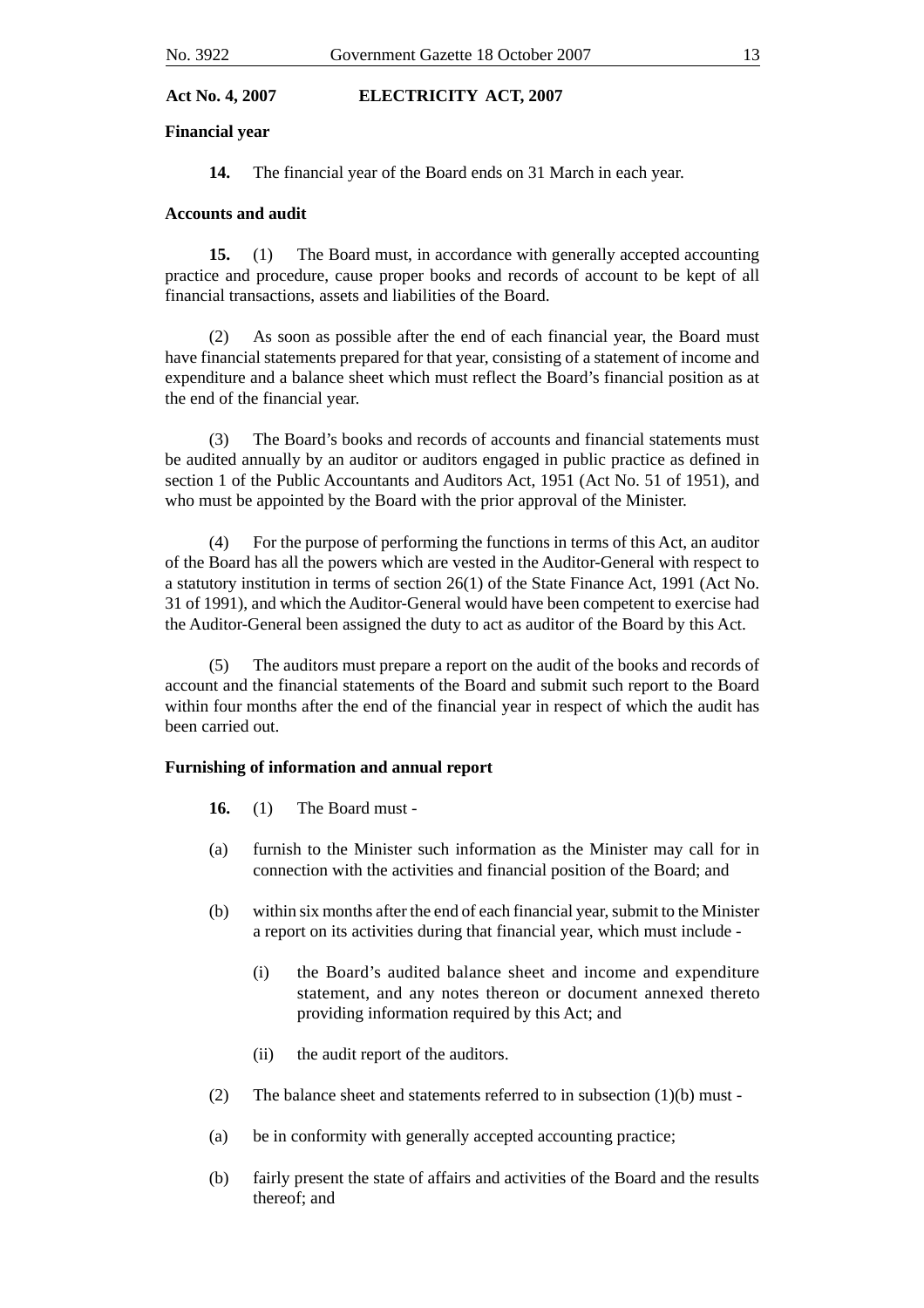(c) refer to any material matters not specifically prescribed by this Act which affect or are likely to affect the affairs of the Board, both by way of figures and a descriptive report, amplifying and explaining, where necessary, figures in the financial statements.

(3) The Minister must table the report referred to in subsection (1)(b) in the National Assembly within 21 days after the receipt thereof, if the National Assembly is then in ordinary session, or, if it is not in ordinary session, within 14 days after the commencement of its first ensuing session.

#### PART IV LICENCES

#### **Duty to obtain a licence**

**17.** (1) Despite any law to the contrary and subject to this Act, no person may establish or carry on any undertaking for -

- (a) the generation of electricity;
- (b) the trading of electricity;
- (c) the transmission of electricity;
- (d) the supply of electricity;
- (e) the distribution of electricity;
- (f) the importation of electricity; or
- (g) the export of electricity,

unless such person holds a licence issued under this Act that authorises the particular activity.

(2) A separate licence is required for each of the activities mentioned in subsection (1).

#### **Exemptions to licence requirements**

- **18.** (1) Despite section 17, a licence is not required -
- (a) in an unlicensed area or a licensed area where no supply network is available, for the generation of electricity by means of a generation plant which -
	- (i) has an installed capacity of less than 500 kVA; and
	- (ii) generates electricity exclusively for own consumption by the person in control of such plant and on premises owned or occupied by that person;
- (b) in a licensed area where a supply network is available, for the generation of electricity by means of a generation plant which -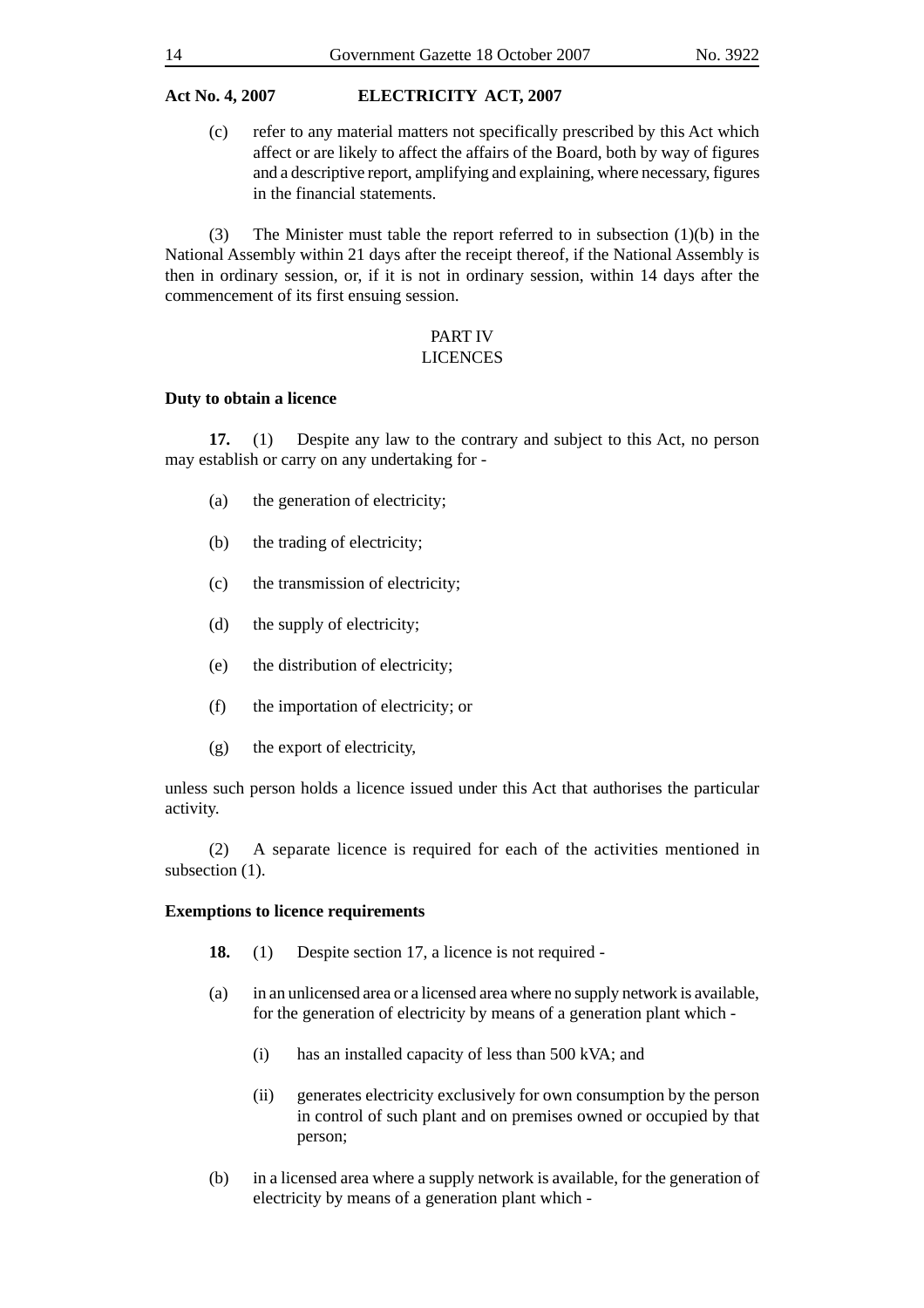- (i) has an installed capacity of less than 500 kVA; and
- (ii) generates electricity as a standby supply exclusively for own consumption by the person in control of such plant and on premises owned or occupied by that person;
- (c) for the distribution of electricity by a person who installs or has installed a distribution network exclusively for own consumption on premises owned or occupied by that person, where the estimated total demand of the installation is less than 500 kVA; or
- (d) if exempted by the Minister on recommendation of the Board.

(2) Any person who installs or has installed a distribution network on premises owned or occupied by that person, where the estimated total demand of the installation is 500 kVA or more -

- (a) whether the electricity is distributed exclusively for own consumption by that person or for consumption by another person; or
- (b) whether the electricity supplied is resold or not,

may apply to the Board for an exemption from section 17(1).

(3) An application for exemption in terms of subsection (2) is not required in respect of the internal electricity provision to occupants thereof by -

- (a) building installations, including shopping complexes and shopping malls; and
- (b) high density housing developments to which only low voltage electricity is distributed,

which are exempted from the requirement to have a licence in terms of this Act.

(4) For the purposes of subsections (1) and (3), electricity may only be generated or distributed with due compliance with -

- (a) rules or codes made by the Board relating to, amongst others, charges for the provision of electricity; and
- (b) the requirements of any other law, in particular laws relating to health, safety and environmental standards.

(5) An application for an exemption in terms of subsection (2) must be advertised, at the expense of the applicant, in the prescribed manner.

(6) Any objection to an exemption must be submitted to the Board in the prescribed manner.

(7) The Board must consider an application in terms of subsection (2) and any objection thereto, and may for that purpose, at its discretion, arrange for a public hearing of the application at a suitable time and place of which not less than 14 days' notice must be given to the applicant and every objector.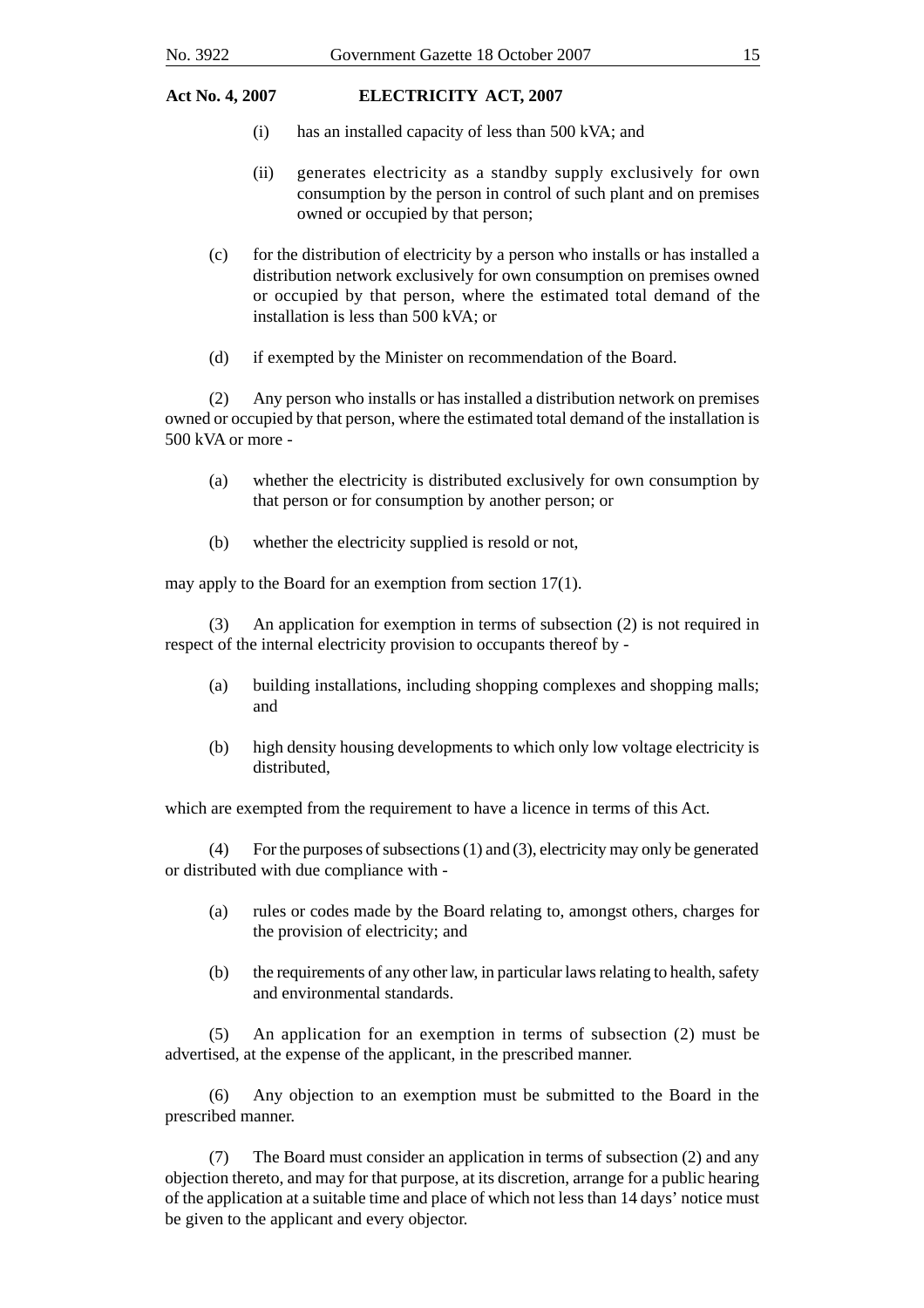(8) At a hearing in terms of subsection (7), the applicant and an objector may be represented by a person of the applicant's or objector's choice and may lead evidence in support of the application or objection.

(9) Not later than 30 days after conclusion of a hearing in terms of subsection (7) or, if no hearing was arranged 30 days after the expiry of the period allowed for the submission of objections in terms of subsection (6), the Board must submit the application and any objection thereto, together with its recommendations thereon, to the Minister, including any conditions which the Board recommends, should be imposed in relation to the exemption.

(10) The Minister may either grant or refuse an application for an exemption.

(11) The Minister may impose such conditions to an exemption granted under subsection (10), which the Minister considers to be in the public interest and necessary for the sake of the rational organisation of the provision of electricity, including conditions -

- (a) relating to charges for the provision of electricity; and
- (b) public health, public safety or the protection of the environment.

(12) If an application for an exemption is refused, the Minister must in writing inform the applicant of the reasons for the refusal.

(13) If an application for an exemption is granted by the Minister, the Board must issue the exemption in such form as the Board determines.

#### **Trading of electricity**

**19.** The Board may, if so granted by the Minister, issue one or more licences for the trading of electricity, subject to such conditions as the Minister, on recommendation of the Board, may determine, and subject further thereto that -

- (a) trading in electricity may only be done through an electricity market;
- (b) the Board may apply rules or a code to such trading; and
- (c) for the purposes of the efficient functioning of such trading and such a market, the Minister may, in accordance with section 24(3) and (4), effect such changes and additions to the conditions of a licensee as the Minister regards necessary for this purpose.

#### **Application for licence**

- **20.** (1) An application for the issue of a licence must -
- (a) be submitted to the Board; and
- (b) be advertised, at the expense of the applicant, in the prescribed manner.

(2) Any objection to the issue of a licence must be submitted to the Board in the prescribed manner.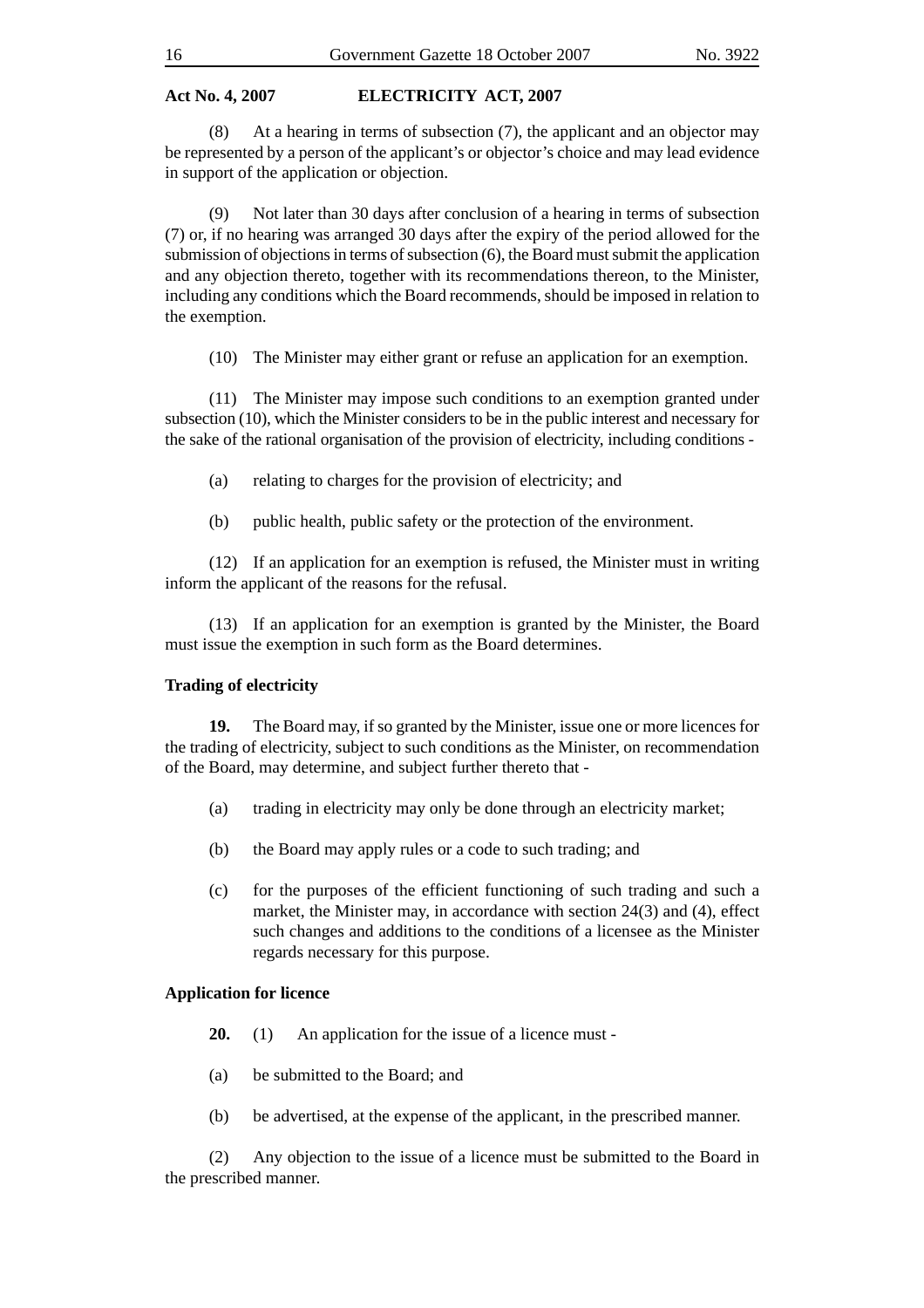(3) The Board must consider an application in terms of subsection (1) and any objection thereto, and may, for that purpose, arrange for a public hearing of the application at a suitable time and place of which not less than 14 days' notice must be given to the applicant and every objector.

(4) At a hearing in terms of subsection (3), the applicant and an objector may be represented by a person of the applicant's or objector's choice and may lead evidence in support of the application or objection.

(5) Not later than 30 days after conclusion of a hearing in terms of subsection (3) or, if no hearing was arranged, 30 days after the expiry of the period allowed for the submission of objections in terms of subsection (2), the Board must submit the application and any objection thereto, together with its recommendations thereon, to the Minister, including any conditions which the Board recommends should be imposed in relation to the licence.

(6) The Minister may either grant or refuse an application for the issue of a licence.

(7) If an application for the issue of a licence is refused the Minister must in writing inform the applicant of the reasons therefor.

(8) If an application is granted by the Minister, the Board must issue the licence in such form as the Board determines, which must -

- (a) specify the particular activity authorised by the licence;
- (b) define the area in respect of which the licence is issued;
- (c) contain or have attached to it any conditions imposed in relation to the licence, in addition to those provided for in this Act; and
- (d) if applicable, contain a schedule specifying the approved tariffs that may be charged by the licensee for the provision of electricity to different classes of customers.

### **Criteria for consideration of application**

**21.** (1) The Minister, in considering an application for the issue, renewal, amendment or transfer of a licence, and the Board, in making its recommendation to the Minister on such application, must give due consideration to matters or activities which may adversely affect, or result in damage to, the environment or the rights of others, and weigh against the advantages in general that may be derived from the grant of the application.

(2) Without derogating from the generality of the provisions of subsection (1), the Minister or the Board may -

- (a) request the applicant to submit
	- (i) an environmental impact assessment study indicating the extent of any potential damage to or pollution of the environment and the steps proposed to be taken by the applicant to prevent or minimise such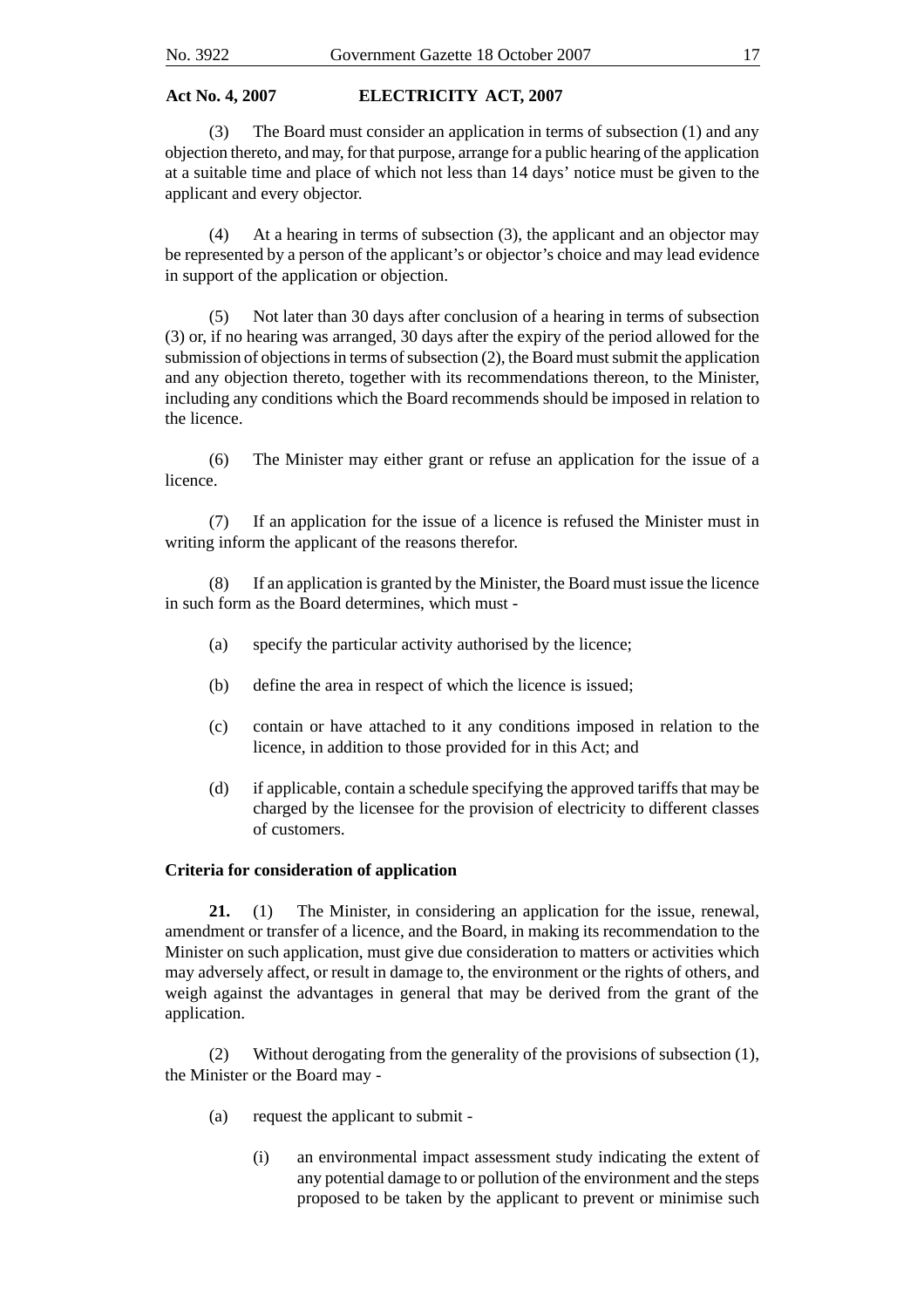damage or pollution and to restore the environment generally and in terms of existing environmental legislation;

- (ii) details of the technical and economic-financial resources available to the applicant to execute the work, to operate the system and to carry on the business to which the application or licence relates, substantiated by documentary proof where applicable;
- (b) take into consideration
	- (i) the extent to which the activities of the applicant will or may be detrimental to or adversely affect the rights and operation of other licensees or their customers in their area of operation;
	- (ii) the ability of the applicant to provide an effective service to customers; and
	- (iii) whether the grant or refusal of the application in question is in the public interest.

#### **Incomplete information or premises**

**22.** (1) If an application for the issue or amendment of a licence is made in respect of which not all information required for the application is available or premises which still require work of a structural nature to be carried out, including the installation of plant and equipment, before operations under the licence can be commenced, the Minister may grant the licence or the amendment -

- (a) subject to compliance with such conditions and requirements; and
- (b) subject to such period,

as the Minister may determine before the licence is issued or amended.

(2) The Board must in writing inform the applicant of the conditions, requirements and periods imposed under subsection (1).

- (3) The Minister may at any time, on application of the applicant concerned -
- (a) withdraw or amend any condition or requirement referred to in subsection (1);
- (b) extend or further extend the period referred to in that subsection;
- (c) approve an amended plan in respect of the premises referred to in subsection (1).

(4) When the Board is satisfied that the information is complete or premises referred to in subsection (1) have been completed in accordance with the approved plan thereof, the conditions and requirements determined by the Minister have been complied with and the premises are suitable for the purpose for which they are used under the licence, the Board must issue or amend, as the case may be, such licence.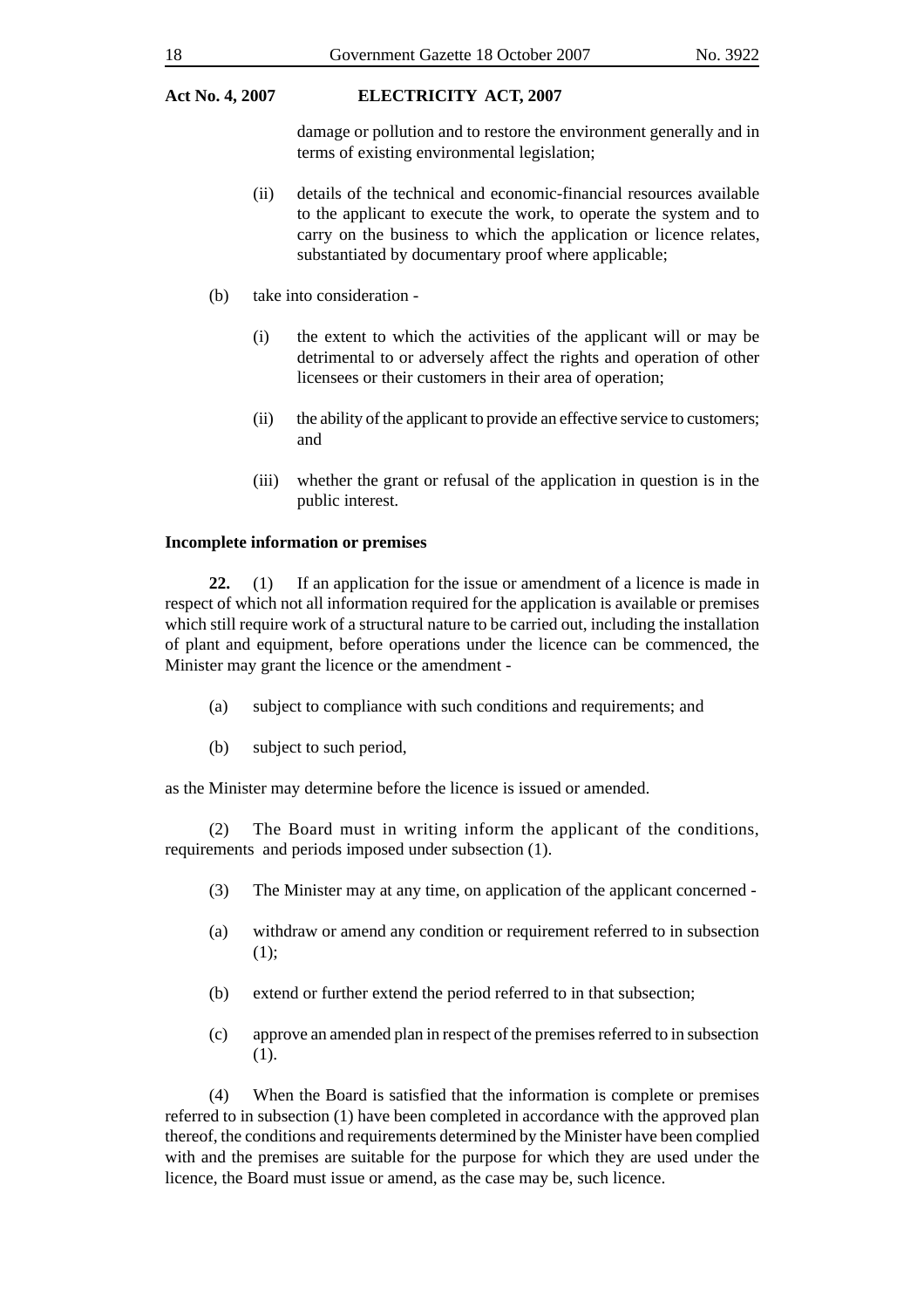(5) A licence or an amendment granted in terms of subsection (1) lapses if the licence is not issued or amended before the expiration of the period referred to in that subsection or any extension thereof under subsection (3)(b).

#### **Duration and renewal of licences**

**23.** (1) Unless sooner cancelled under section 32, a licence remains valid for such period, not exceeding 50 years, as may be determined by the Minister and stated in the licence.

(2) A licence may be renewed from time to time for such further periods, not exceeding 50 years each, as the Minister may determine.

(3) All licence renewals done since the commencement of the repealed Act until the commencement of this Act are deemed to have been validly renewed despite non-compliance with any section of, or any regulation issued under, the repealed Act.

#### **Conditions of licence**

**24.** (1) A licence is subject to such conditions as may be prescribed and to such other conditions as the Minister, on recommendation of the Board, may impose when granting an application for the issue, renewal, amendment or transfer of a licence, subject thereto that the schedule of tariffs contained in the licence must be approved by the Board as contemplated in section 27.

(2) Without derogating from the generality of the power conferred by subsection (1), conditions prescribed or imposed under that subsection may include provisions relating to -

- (a) the provision by a licensee of institutional support, transfer of technology and the funding thereof on a specified basis;
- (b) the obligations of the licensee, upon cessation of the activities carried on under the licence concerned, with regard to the destruction, dismantling or removal of any buildings, walls, installations, equipment, structures, waste dumps or other facilities erected or used for purposes of, or in connection with, those activities, whether on the premises of the licensee or elsewhere, and the restoration of any land disturbed by such activities;
- (c) the furnishing by the licensee of acceptable security for compliance with any condition contemplated in paragraph (b);
- (d) prohibitions relating to the provision of electricity, including prohibitions on the trading of electricity, unless the electricity concerned is obtained under the conditions and from the person or persons determined in such licence, or sold on the conditions and to the person or persons so determined.

(3) If the Minister, on recommendation of the Board, is satisfied that it would be in the public interest and necessary for the sake of the rational organisation of the provision of electricity to change any condition of a licence, excluding the schedule of approved tariffs, the Minister may -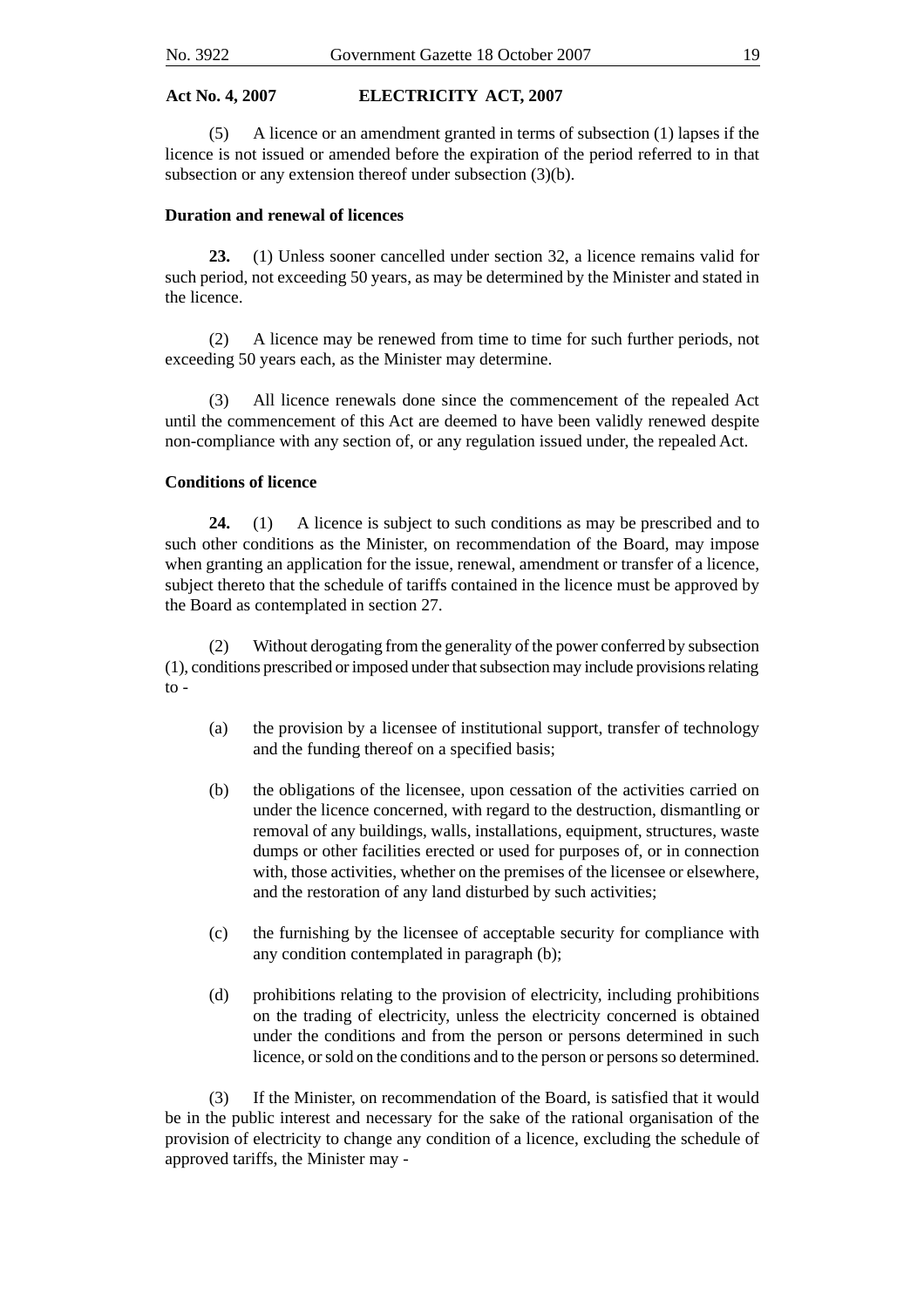- (a) after the costs involved for the licensee and the general benefits and disadvantages that may result from the change have been taken into account; and
- (b) subject to any procedures the Minister may prescribe with regard to such change,

direct the Board to effect such change to the licence.

- (4) The Minister may not act under subsection (3) unless the Minister has -
- (a) notified the licensee in writing of his or her intention to act in terms of that subsection and has informed the licensee of all the relevant facts pertaining to the proposed change; and
- (b) afforded the licensee the opportunity to make representations to him or her in respect of the proposed change within a reasonable time.

(5) For the purposes of subsection  $(4)(b)$ , the licensee may be represented by a person of the licensee's choice and may lead evidence in support of the representations.

#### **Transfer of licence**

**25.** (1) A licence may not be transferred to any other person, unless the Minister, on recommendation of the Board, has granted approval therefor.

- (2) An application for the transfer of a licence must -
- (a) be made by the licensee and proposed transferee jointly, unless one of the parties does not so participate in such application in which event the Board may on good cause shown waive the requirement that both parties must make the application;
- (b) be submitted to the Board; and
- (c) be advertised at the expense of the applicants,

in the prescribed manner.

(3) Any objection to the transfer of a licence must be submitted to the Board in the prescribed manner.

(4) The Board must consider an application in terms of subsection (1) and any objection thereto, and may, for that purpose, arrange for a public hearing of the application at a suitable time and place of which not less than 14 days notice must be given to the applicants and every objector.

(5) At a hearing in terms of subsection (4), the applicants and an objector may be represented by a person of the applicant's or objector's choice and may lead evidence in support of the application or objection.

(6) Not later than 30 days after conclusion of a hearing in terms of subsection (4) or, if no hearing was arranged, 30 days after the expiry of the period allowed for the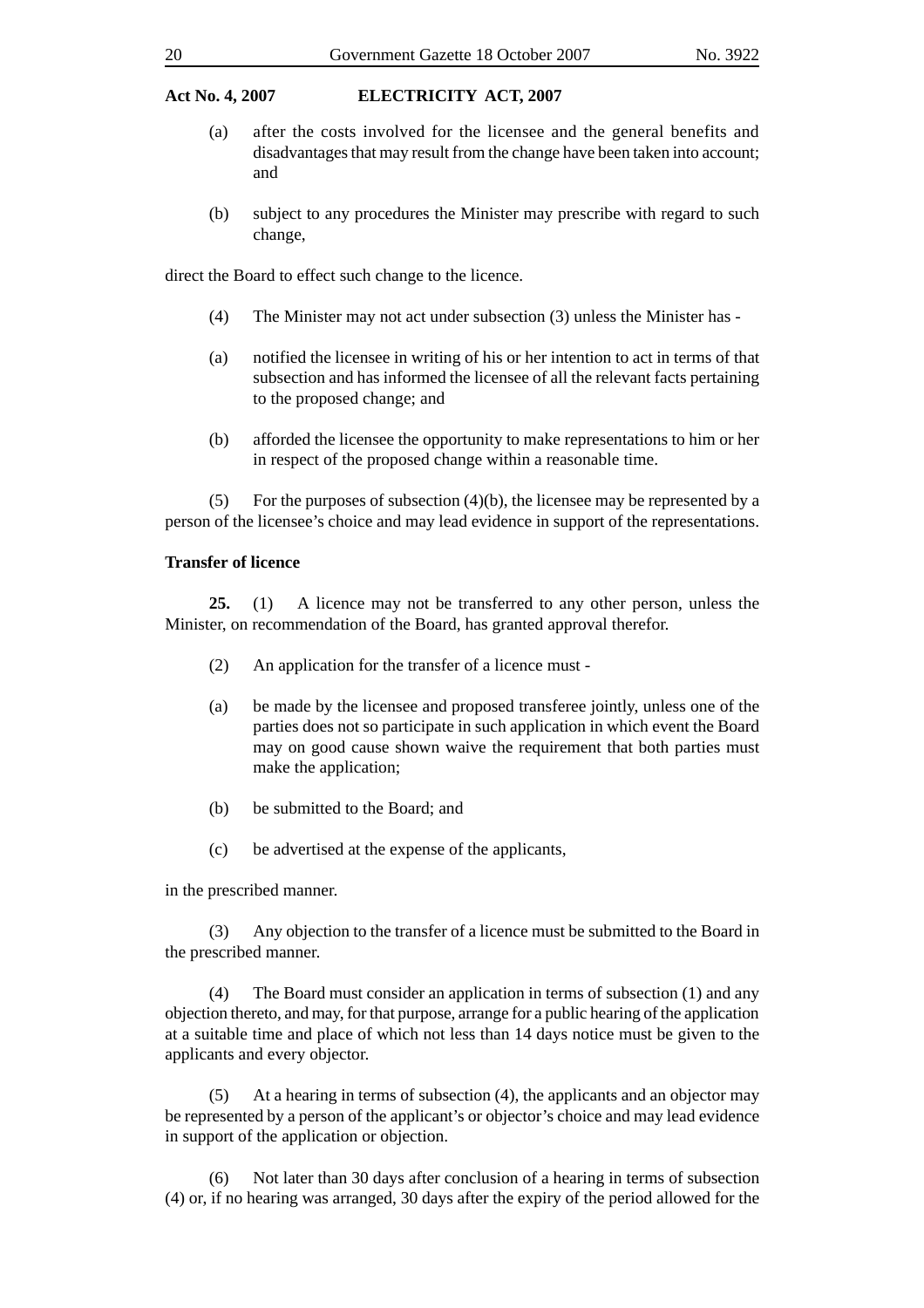submission of objections in terms of subsection (3), the Board must submit the application and any objection thereto, together with its recommendations thereon, to the Minister, which recommendations must include any conditions which the Board proposes should be imposed.

(7) The Minister may either grant or refuse an application.

(8) If an application for the transfer of a licence is refused the Minister must in writing inform the applicants of the reasons for the refusal.

#### **Amendment of licence**

**26.** (1) A licence may, upon application by the licensee, and on recommendation of the Board, be amended by the Minister, but an application for an amendment which involves not more than a revision of the schedule of approved tariffs contained in the licence is considered and decided by the Board in terms of section 27.

(2) An application for the amendment of a licence, not being an application solely for a revision of the schedule of approved tariffs, must -

- (a) be made and submitted to the Board; and
- (b) be advertised at the expense of the applicant,

in the prescribed manner.

(3) An objection to an application made in terms of subsection (2) must be submitted to the Board in the prescribed manner.

(4) The Board must consider an application made in terms of subsection (2) and any objection thereto, and may for that purpose, arrange for a public hearing of the application at a suitable time and place of which not less than 14 days notice must be given to the applicant and every objector.

(5) At a hearing in terms of subsection (4), the applicant and an objector may be represented by a person of the applicant's or objector's choice and may lead evidence in support of the application or objection.

(6) Not later than 30 days after conclusion of a hearing in terms of subsection (4) or, if no hearing was arranged, 30 days after the expiry of the period allowed for the submission of objections in terms of subsection (3), the Board must submit the application and any objection thereto, together with its recommendations thereon, to the Minister, which recommendations must include any conditions which the Board proposes should be imposed.

(7) The Minister may either grant or refuse the application.

(8) If an application in terms of subsection (2) is refused the Minister must in writing inform the applicant of the reasons of the refusal.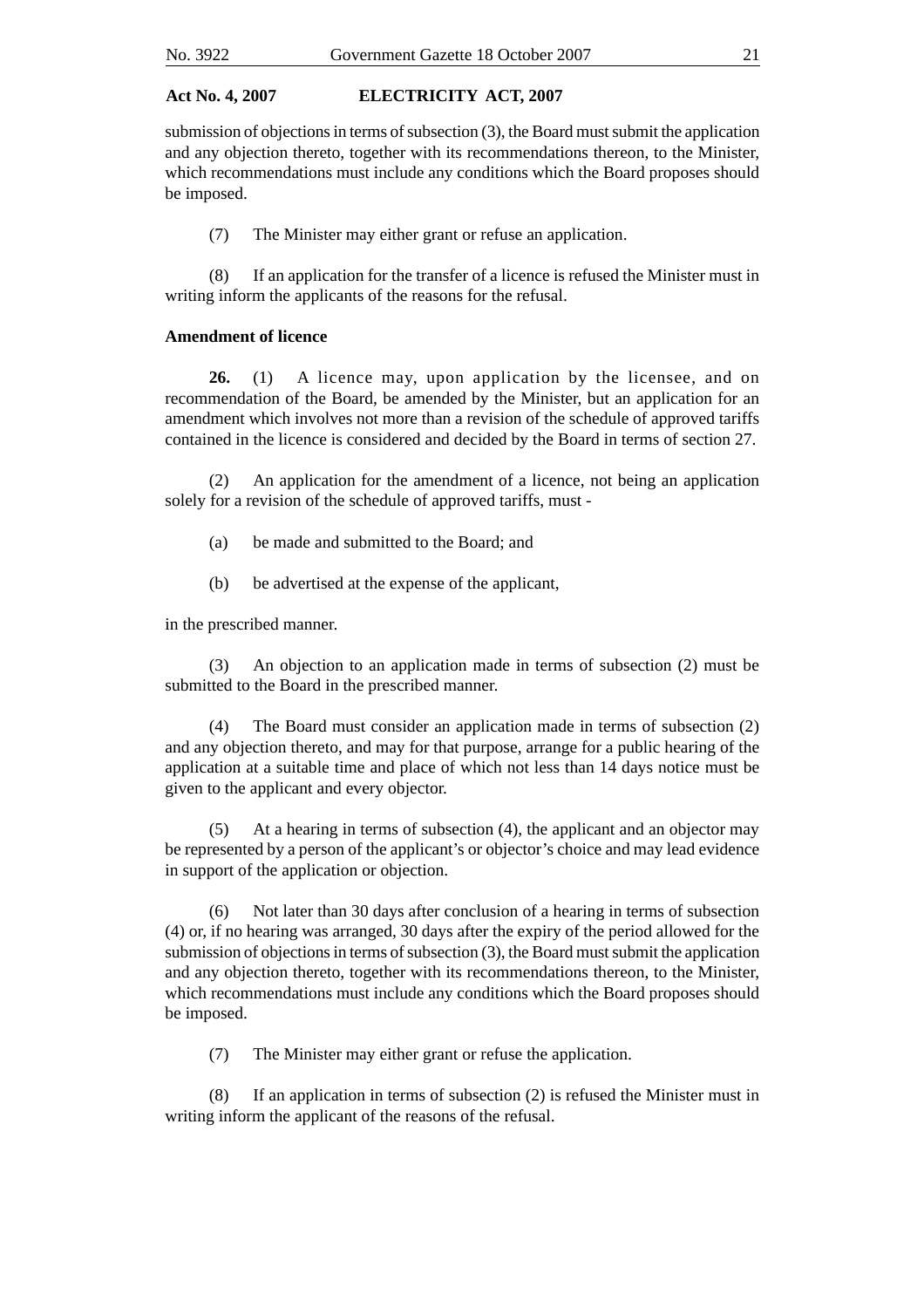#### **Schedule of approved tariffs, revision thereof and other charges by licensees**

**27.** (1) Subject to subsections (3) and (5), a licensee may not levy any charge in connection with the provision of electricity against any customer, other licensee or any other person other than in accordance with the tariffs specified in the schedule of approved tariffs contained in the licensee's licence.

(2) The Board may from time to time, upon application by a licensee, revise the schedule of approved tariffs of the licence concerned and may require the licensee to submit such information as the Board may require for that purpose.

(3) The Board may, in specific circumstances and on good cause shown, approve a deviation from a schedule of approved tariffs.

(4) Unless the Board considers it to be in the public interest and necessary for the sake of rational organisation of the provision of electricity, this section does not apply to a licensee licensed to export or import electricity.

(5) The Board may exempt any charge, cost or type of cost incurred in connection with the provision of electricity by a licensee from the requirements of subsection (1) subject to such conditions as the Board may determine.

(6) Where a charge in a licensee's schedule of approved tariffs is such that it compromises the efficient use of electricity, the Board may, out of own accord, amend such schedule, after having considered -

- (a) the economic impact of the amendment on the licensee and the licensee's customers;
- (b) the representations made by the licensee as contemplated in subsection (7); and
- (c) the general benefits and disadvantages that may result from the amendment,

and subject thereto that such amendment will ensure the licensee's tariffs being sustainable and affordable in line with prudent electricity industry practices.

- (7) The Board may not act under subsection (6) unless the Board -
- (a) has notified the licensee in writing of its intention to act in terms of that subsection and has informed the licensee of all the relevant facts pertaining to the proposed change; and
- (b) has afforded the licensee the opportunity to make representations to it in respect of the proposed change within a reasonable time.

(8) For the purposes of subsection (7), the licensee may be represented by a person of the licensee's choice and may lead evidence in support of the representations.

(9) In the event of an amendment to the levy contemplated in section 13 such amended levy is from the date of commencement thereof applicable and payable in the manner determined by or under this Act despite a different levy appearing on an approved schedule of tariffs.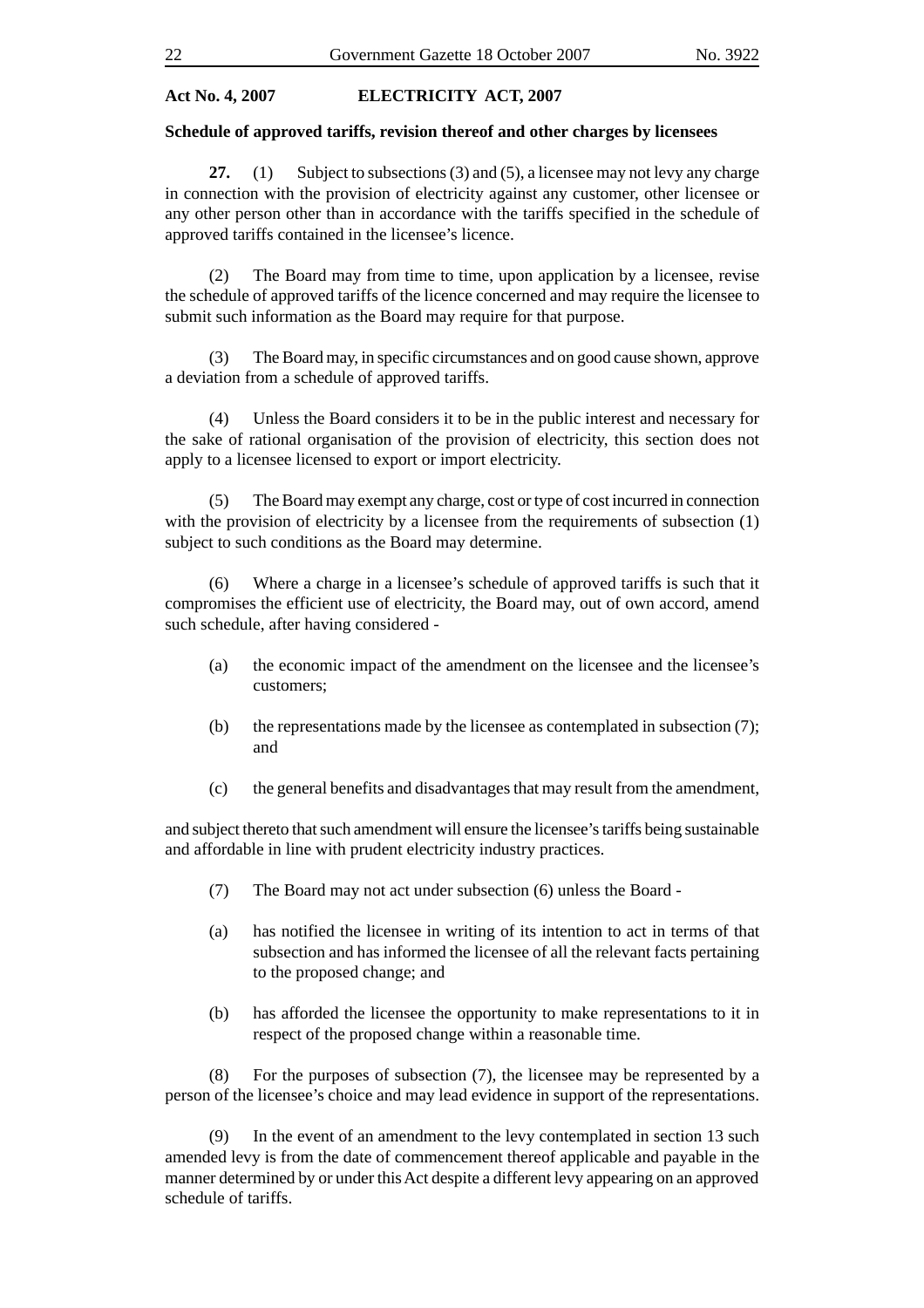- (10) The Board may -
- (a) publish in the *Gazette,* any other newspaper or other type of media any application contemplated in subsection (2), including the tariffs applied for, or any approved schedule of tariffs or any other charge, levy, cost or type of cost to which this section relates;
- (b) instruct a licensee to publish in the *Gazette*, any other newspaper or other type of media an application by such licensee contemplated in subsection (2), including the tariffs applied for, or any approved schedule of tariffs or any other charge, levy, cost or type of cost to which this section relates and to carry the cost of such publication;
- (c) determine the type of information which, and the manner in which such information, must appear in the invoice of a licensee relating to the provision of electricity to any customer, other licensee or any other person.

(11) A licensee who before the commencement of this Act had levied a charge in connection with the provision of electricity against a customer which charge was not in accordance with the tariffs specified in the schedule of approved tariffs in the licensee's licence -

- (a) may, within 60 days after the commencement, apply in writing to the Board for a review and reassessment of such unapproved charge;
- (b) must set out in the application made under paragraph (a) the full details of the unapproved charge, the difference between such unapproved charge and the relevant schedule of approved tariffs and the reason for charging the unapproved charge;
- (c) may make proposals to the Board as to manners in which the charging of such unapproved charge can be remedied.
- (12) On receipt of an application contemplated in subsection (11), the Board -
- (a) may request such additional information from the licensee as it may deem necessary;
- (b) must review and reassess the licensee's actual charge and relevant schedule of approved tariffs to determine amendments necessary to the licensee's schedule of approved tariffs to align the schedule of tariffs with the previous tariffs approved by the Board and such other relevant factors as the Board may consider;
- (c) must amend the schedule of approved tariffs to give effect to paragraph (b) and determine the date on which the amendment schedule of approved tariffs comes into operation.

(13) Despite any law to the contrary, a charge with regard to which a licensee has made application under subsection (11) is deemed valid from the date of such charge having been charged by the licensee until such time as such charge is appropriately amended by the Board under subsection (12).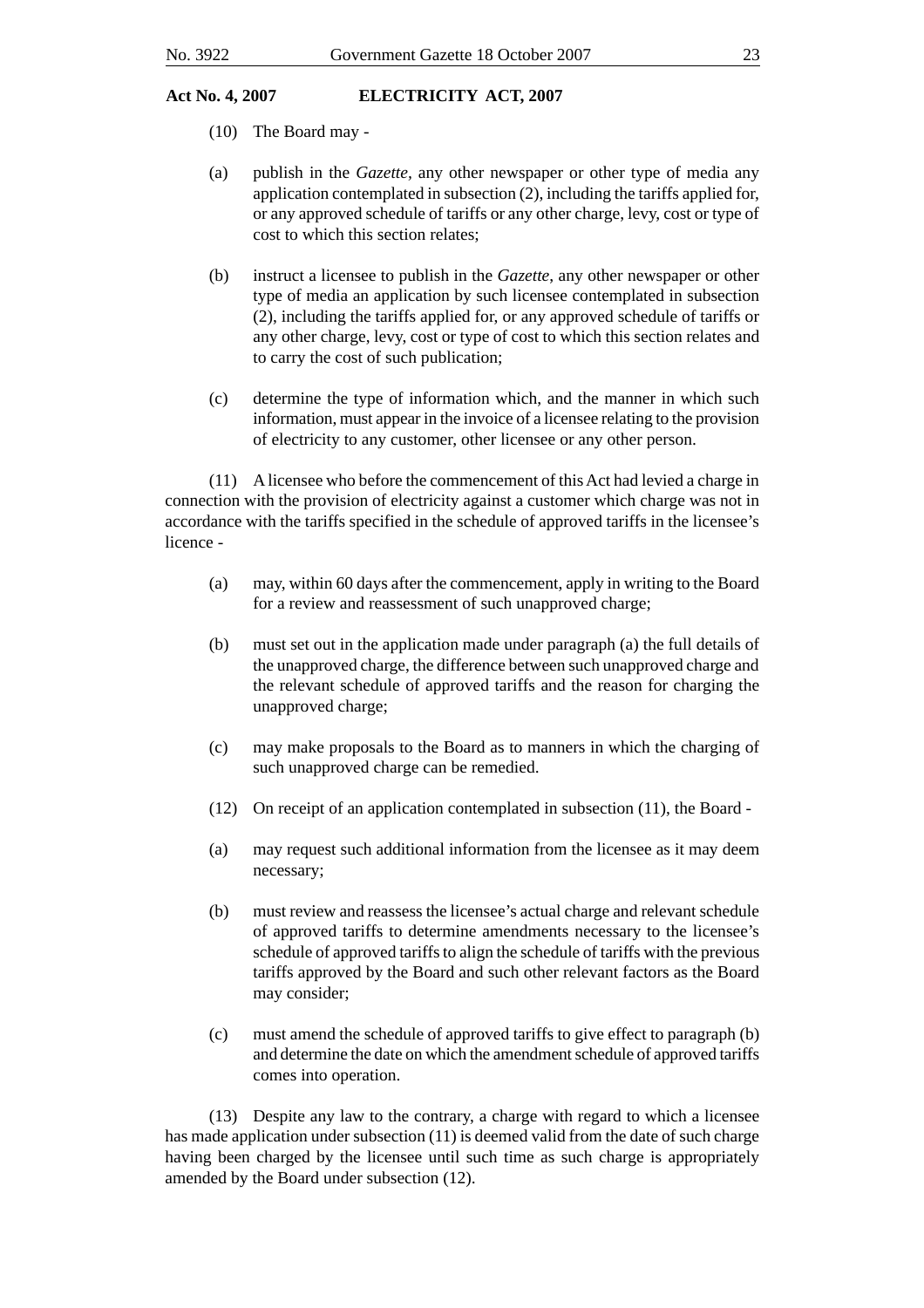#### PART V OBLIGATIONS OF LICENSEE

#### **Duty of licensee as to supply of electricity**

**28.** Subject to the availability of capacity and such further circumstances as may be prescribed, determined in a rule or code or included in the licence conditions of a licensee, a licensee who is licensed to supply electricity, must supply electricity within its licensed area to every person who applies therefor and who is capable of making satisfactory arrangement for payment for such supply.

#### **Changes to licensed area and substitution of licensee**

**29.** (1) If the Board considers it to be in the public interest and necessary for the sake of the rational organisation of the provision of electricity, the Board may at any time require a licensee -

- (a) to effect such changes or additions to the licensed area of the licensee as the Board may determine; or
- (b) to give up all or any part of such area to another licensee or prospective licensee as the Board may determine, subject to an agreement for the payment of just compensation by such other licensee, on the basis and in the manner approved by the Board, for the facilities given up.

(2) Where the Minister refuses an application for a licence, or for the renewal, transfer or amendment of a licence, or, under section 32, cancels or suspends the licence of a licensee, the Minister may, on recommendation of the Board and subject to such conditions as the Minister may determine, authorise an appropriate licensee or a prospective licensee in writing as a substitute electricity provider to enter upon and take control of the undertaking of -

- (a) the applicant whose application has been refused; or
- (b) the licensee whose licence has been cancelled or suspended..

(3) A substitute electricity provider referred to in subsection (2) must, for the period and subject to such conditions as the Minister may determine, including a condition on the remuneration of the substitute electricity provider -

- (a) diligently and with reasonable care operate the undertaking for and on account of, and at the risk and reasonable expense of, that applicant or licensee;
- (b) remit
	- (i) the balance, if any, of the net income derived from the undertaking to that applicant or licensee; or
	- (ii) such amount, if any, as the Board may determine as being reasonable compensation to that applicant or licensee;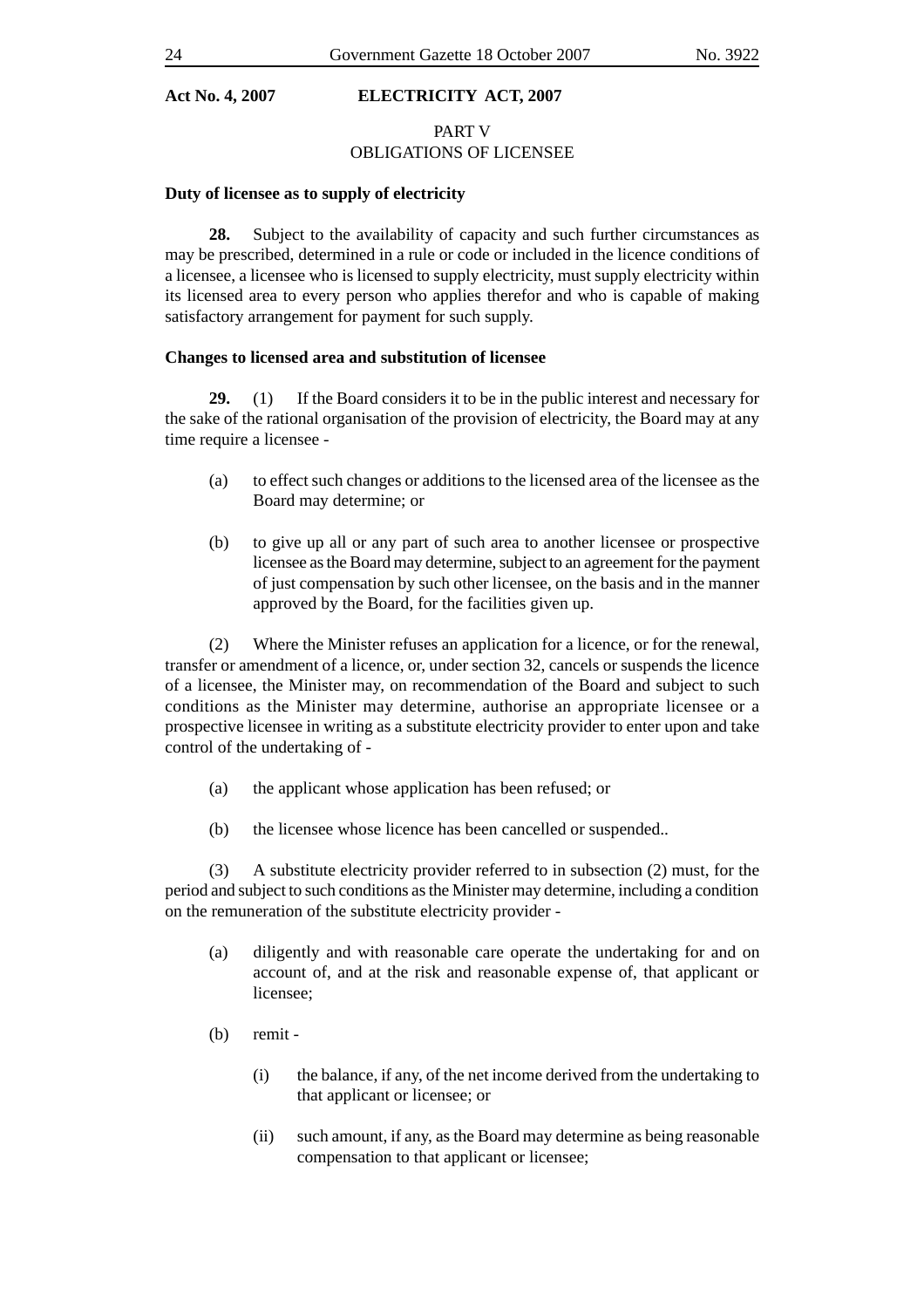- (c) if the licence has been cancelled or suspended, train that licensee in the operation of the undertaking in compliance with the requirements of this Act, the licence conditions and the requirements of any other law.
- (4) For the purposes of subsection (2) -
- (a) the entry and taking into possession by the substitute electricity provider of the undertaking does not prejudice the security of any debenture-holder or mortgagee or his or her right of enforcing such security;
- (b) the substitute electricity provider may not restore possession of the undertaking to the applicant or licensee until such time as -
	- (i) the Minister is satisfied that the circumstances on account of which the application was refused or the licence was cancelled or suspended no longer exist or will no longer hinder the proper functioning of the undertaking; and
	- (ii) the Minister is satisfied that the applicant or licensee has satisfied or can satisfy its obligations under this Act and the conditions of its licence; and
	- (iii) in the event of a cancellation, the Minister has on recommendation of the Board reinstated the licence; or
	- (iv) in the event of a suspension, the period of suspension has expired; or
	- (v) in the event of a refusal to grant an application for the issue, renewal or amendment of a licence, a subsequent application is granted by the Minister in accordance with this Act.

(5) The application of subsection (2) does not prejudice any civil claims which any customer or other person may have against the applicant or licensee arising from its failure to fulfil its obligations in terms of the conditions of its licence, if any.

- (6) The Minister may not act under subsection (2) unless the Minister has -
- (a) notified the applicant or licensee in writing of his or her intention to act in terms of that subsection and has informed the applicant or licensee of all the relevant facts pertaining to the proposed refusal, cancellation, suspension, sale or investment, as the case may be; and
- (b) afforded the applicant or licensee the opportunity to make representations to him or her in respect of the proposed refusal, cancellation or suspension, as the case may be, within a reasonable time.

(7) For the purposes of subsection (6)(b), the applicant or licensee may be represented by a person of the applicant's or licensee's choice and may lead evidence in support of the representations.

(8) A substitute electricity provider must -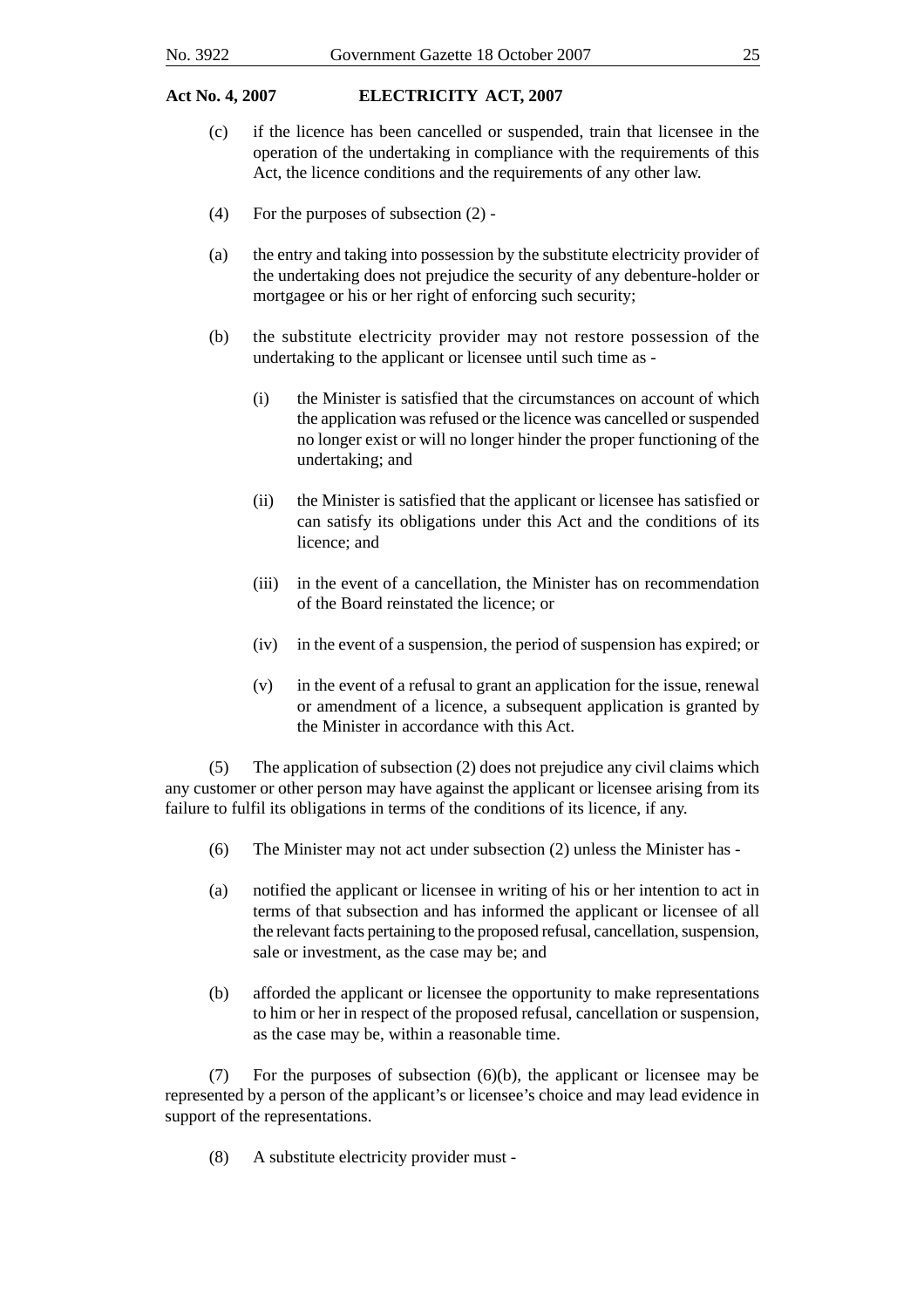- (a) at all times comply with the written terms and conditions stipulated in an agreement which must be concluded between the applicant or licensee and the substitute electricity provider regarding the operation of the undertaking, subject thereto that in the event of applicant and licensee not being able to reach agreement on the terms of such agreement, the disagreement must be referred to the Board for its final decision; and
- (b) ensure that the assets in the undertaking of the applicant or licensee are reasonably safeguarded,

for the duration of the period for which such undertaking is so operated.

For the purposes of subsections  $(1)(b)$  and  $(2)$ , a prospective licensee is deemed to be a licensee in terms of this Act from the date on which such prospective licensee takes control of a part of all of the area or undertaking, of an applicant or licensee referred to in subsection (2) until such time as an appropriate licence is issued to such prospective licensee in terms of this Act.

(10) To the extent that the provisions of this section interfere with the right to property of any person as contemplated in Article  $16(1)$  or the right to practice any profession, or carry on any occupation, trade or business as contemplated in Article 21(1)(j) of the Namibian Constitution, such interference is authorised on the grounds set out in Article 16(2) and 21(2), respectively, of the Namibian Constitution.

#### **Transmission of electricity**

**30.** (1) A licensee who is licensed to transmit or distribute electricity, as the case may be, must within its licensed area provide access to all existing and potential users of the transmission and distribution networks against payment of compensation at a rate included in the schedule of approved tariffs, except if such refusal is reasonably based on an insufficiency of technical availability of capacity.

(2) In the event of a dispute as to whether there is an insufficiency of technical availability of capacity, such dispute must be referred to the Board for its final decision.

#### **Reduction or discontinuation of supply**

**31.** A licensee may not reduce or discontinue the supply of electricity to a customer, except on the following grounds -

- (a) if the customer is declared insolvent;
- (b) if the customer has failed to pay any fees, charges or other moneys due;
- (c) if the customer has failed to comply with the conditions of supply; or
- (d) if so prescribed or determined in a rule or code or licence condition.

#### **Cancellation or suspension of licence**

**32.** (1) If at any time it appears to the Board that a licensee has failed to comply with any of the requirements of this Act, rules or a code or to meet any of the obligations in terms of the licence, the Board may by registered letter require the licensee to rectify the default within a specified period.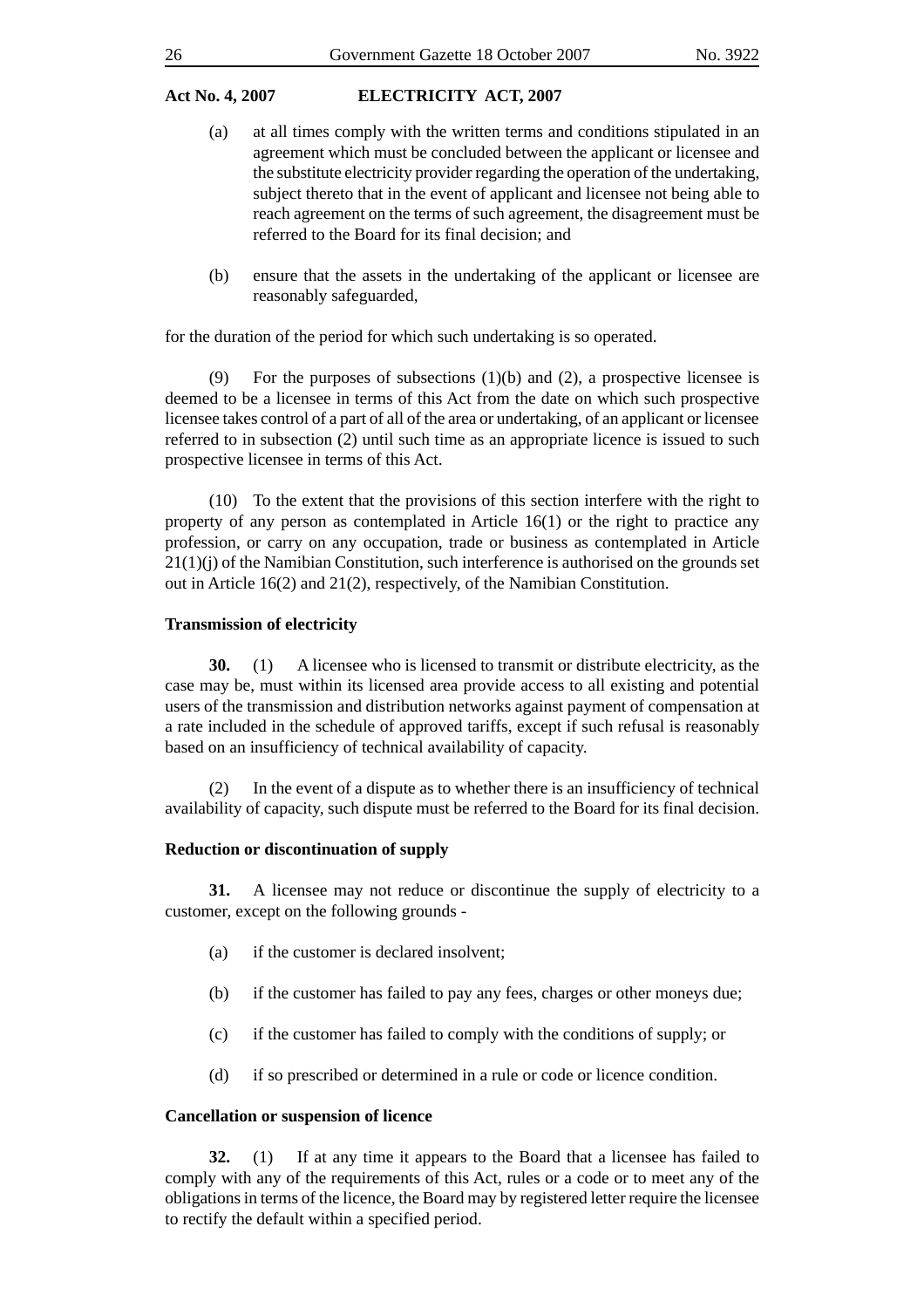(2) Despite any provision to the contrary in this Act, if a licensee fails to comply with the requirements of a notice in terms of subsection (1), the Minister may, on recommendation of the Board, cancel the licence, or suspend the licence on such conditions with regard to reinstatement as the Minister may determine.

(3) Steps taken under subsection (1) or (2) will not exempt the licensee concerned from civil or criminal liability in respect of an act or omission on account of which those steps were taken.

(4) The Minister, on recommendation of the Board, may cancel or suspend alicence on such conditions with regard to reinstatement as the Minister may determine -

- (a) if, subsequent to the granting of an application for the issue, renewal, transfer or amendment of such licence it is discovered that information furnished in connection with that application was incorrect or incomplete in a material respect;
- (b) the licensee has ceased to conduct the licensed activities;
- (c) the licensee has not commenced licensed activities within 12 months of the issue of the licence or within such longer period as may be stipulated by the Minister or in the licence conditions.

(5) The Minister must cancel a licence if so requested by the licensee subject to such directives or conditions as the Minister may give or impose.

### **Installations to comply with requirements of other laws**

**33.** (1) Installations for the provision of electricity, including any alterations or extensions thereto, and all other electricity practices and activities by licensees, customers and other persons, must be built, operated and conducted with due compliance with -

- (a) the requirements of applicable laws, in particular laws relating to health, safety and environmental standards; and
- (b) the requirements of codes, rules, standards of quality of electricity provision and services and prudent electricity practices.

(2) If it comes to the attention of the Board that a licensee, customer or other person fails to comply with subsection (1), the Board may in writing order such licensee, customer or other person to discontinue such non-compliance.

(3) For the purposes of this section "prudent electricity practices" means practices, methods and procedures conforming to safety and legal requirements which are attained by the exercising of that degree of skill, diligence, prudence and foresight which would reasonably and ordinarily be expected from a licensee, customer or other person engaged in the same type of activity or practice.

### **Permission to operate under the licence of a licensee**

**34.** (1) The Minister may, upon recommendation of the Board, in writing and subject to such conditions as the Minister may determine, grant permission to a person to operate without a licence an undertaking contemplated in section 17(1) under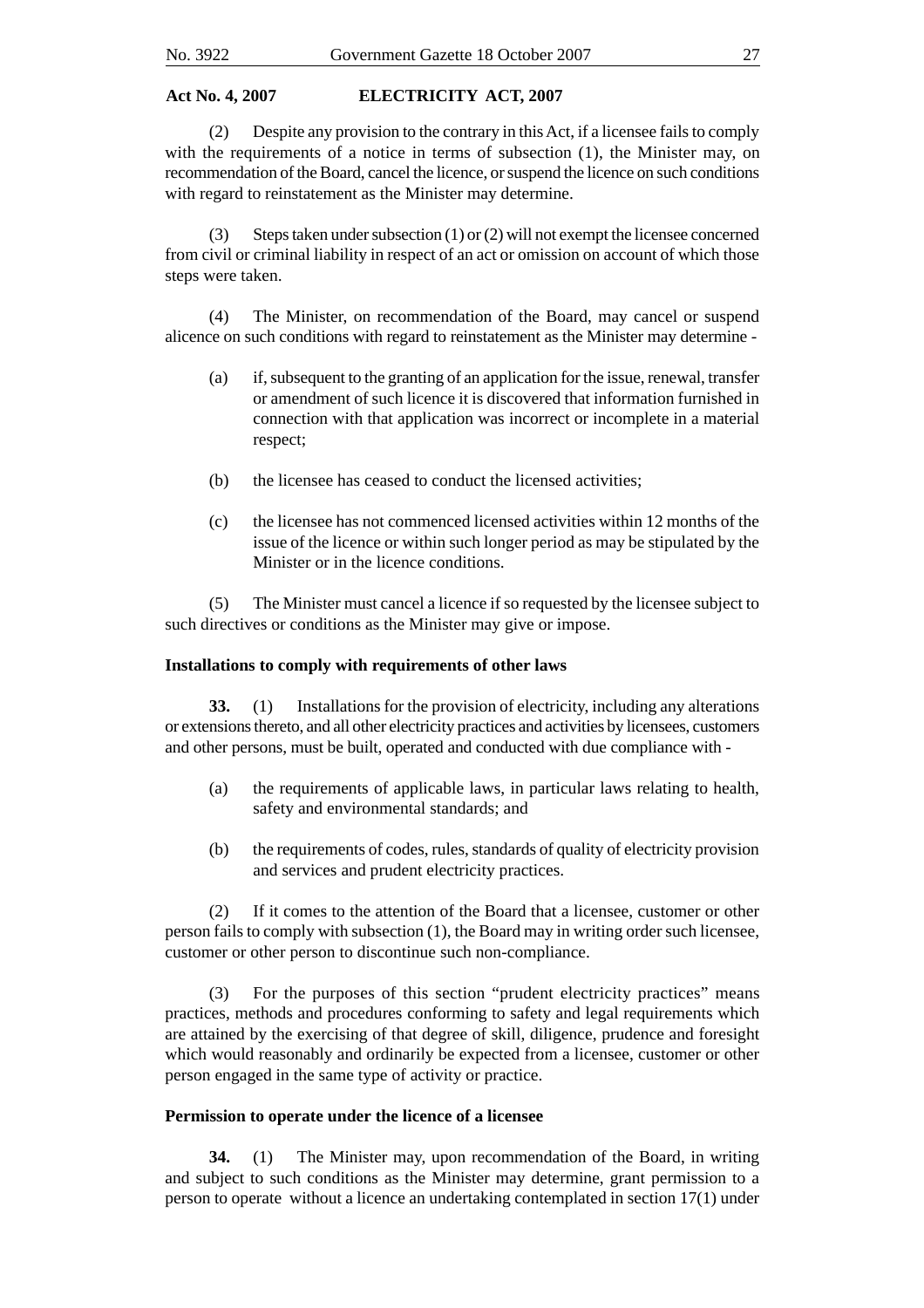the licence of a licensee, subject thereto that the relevant licensee agrees that such person can operate under its licence and in the event of the licensee unreasonably refusing to allow such person to so operate the matter must be referred to the Board for its final decision.

(2) It is deemed that subsection (1) has come into operation on 12 July 2000.

#### PART VI GENERAL

#### **Expropriation**

**35.** (1) Despite any law to the contrary, a licensee may, with the approval of the Cabinet and subject to such conditions as the Cabinet may impose, by expropriation acquire any land or any right in, over or in respect of land as the licensee may require, in the public interest, for any purpose associated with the provision of electricity by the licensee.

(2) The Cabinet may under subsection (1) grant approval to a licensee only if the Cabinet is satisfied, after considering a report by the Board -

- (a) that the licensee has been unable to acquire the land or right concerned on reasonable terms, other than terms relating to compensation, by agreement with the owner; and
- (b) that the land or right concerned is reasonably required by the licensee for the purposes of the undertaking carried on by the licensee; and
- (c) that it is in the public interest that the land or right be acquired by the licensee.

(3) In order to report to the Cabinet on the matters referred to in paragraphs (a), (b), (c) of subsection (2), the Board must -

- (a) hold a public hearing to receive evidence and collect information relevant to those matters; and
- (b) give at least 14 days' written notice of the hearing to the licensee and to the owner concerned.

(4) At a hearing in terms of subsection (3), the owner may raise any objection against the expropriation.

(5) Neither the Cabinet nor the Board may make a finding regarding compensation payable to the owner and, in the event of the licensee and owner failing to reach agreement as to compensation, the compensation payable must be determined in accordance with the provisions of the Expropriation Ordinance, 1978 (Ordinance No. 13 of 1978).

(6) If the Cabinet under subsection (1) grants approval for the expropriation of any land or right, such expropriation must be effected by the licensee in accordance with sections 5 to 18 inclusive of the Expropriation Ordinance, 1978, and in the application of those sections any reference -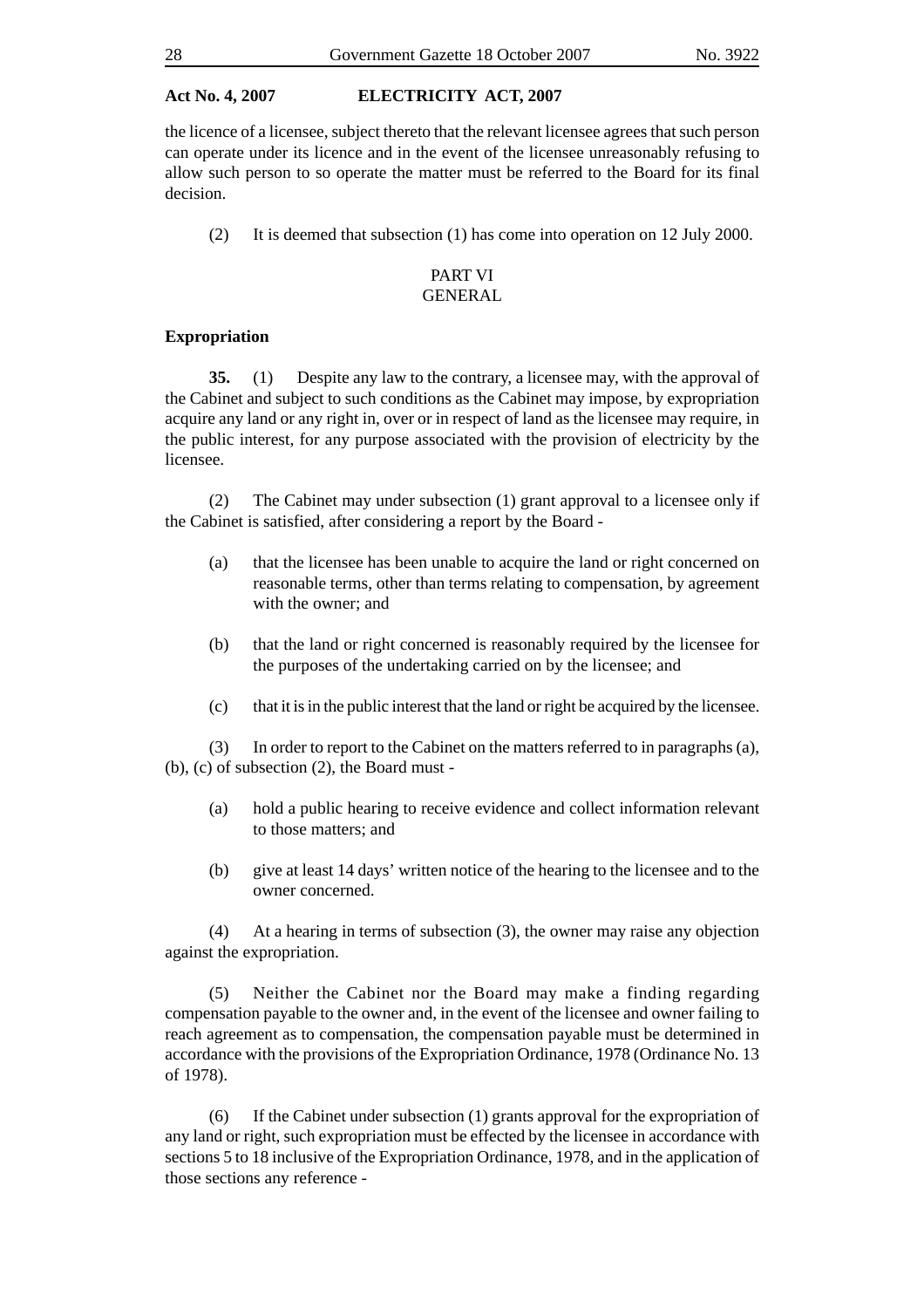- (a) to "the Executive Committee" and to "the Administration" are construed as a reference to the licensee concerned; and
- (b) to "section 2" of that Ordinance are construed as a reference to this section.

#### **Provision of electricity by regional councils and local authority councils**

**36.** (1) The provision of electricity by a regional council or a local authority council and must be done in accordance with this section.

(2) In the event of conflict between Regional Councils Act, or Local Authorities Act, and this Act, this Act prevails.

(3) Unless exempted under section 18, a regional council or local authority council must be licensed in accordance with Part IV and, once so licensed, a regional council or local authority council has all the powers regarding the provision of electricity which is given to a licensee under this Act.

- (4) A regulation or model regulation made -
- (a) by a regional council under section  $32(1)(a)$  of the Regional Councils Act;
- (b) by a local authority council under section 94 of the Local Authorities Act; or
- (c) by the Minister responsible for regional and local authority councils,

which relates to the provision of electricity, is subject to this Act and any regulation, code or rule made under this Act, and in the event of conflict, this Act or regulation, code or rule made under it, prevails

(5) Section 28(1)(nA) of the Regional Councils Act, and section  $30(1)(u)$  of the Local Authorities Act, do not apply with regard to a charge, a fee or other moneys payable in respect of an electricity service, amenity or facility provided by a regional council or a local authority council, as the case may be, subject thereto that -

- (a) unless exempted, such charge, fee or other moneys appear in a schedule of approved tariff contemplated in section 27;
- (b) such regional council or local authority council must, prior to the introduction of a new or amended charge, fee or other moneys, announce such new or amended charge, fee or other moneys in at least two newspapers circulating in its area;
- (c) such regional council or local authority council visibly displays such charge, fee or moneys at all places where payment thereof are made; and
- (d) such regional council or local authority council provides the amount of such charge, fee or moneys to any person requesting it.

(6) Where the Minister responsible for regional councils and local authority councils, under section 54A or 92 of the Local Authorities Act divests a local authority council of a function relating to the provision of electricity, that Minister may only do so -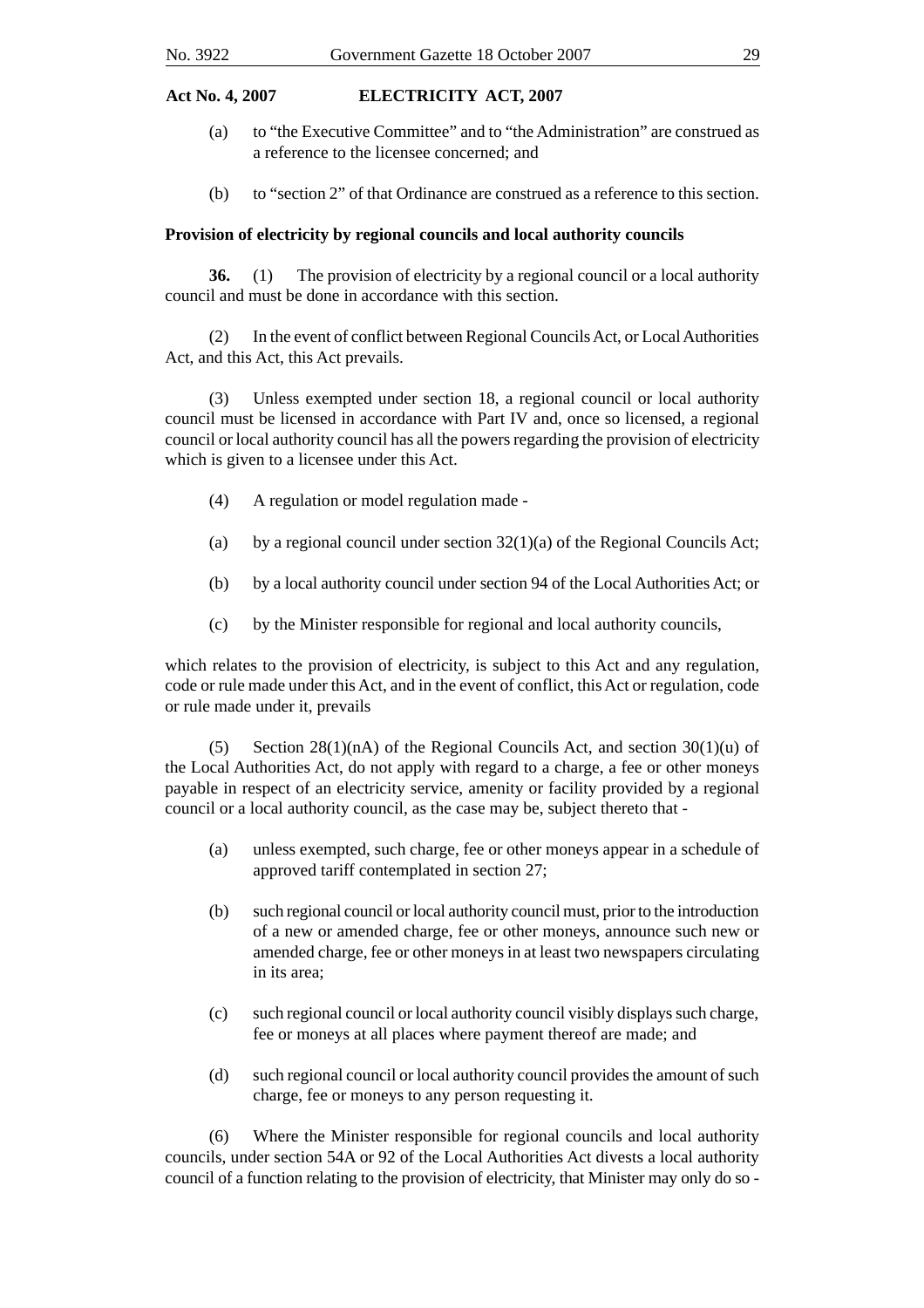- (a) after consultation with the Board; and
- (b) subject to the Electricity Act.

 $(7)$  Section 55(1)(a) of the Local Authorities Act only applies to a local authority council only in so far as such council has control in terms of this Act over electricity provision within the local authority area concerned and the provision of electricity by a person contemplated in section 55(1)(a) is subject to the Electricity Act.

(8) Section  $55(1)(b)$  and (c) of the Local Authorities Act applies to a local authority council only with regard to electricity assets under the control of the relevant local authority council.

(9) The power of a local authority council to enter immovable property or private land in terms of sections 90A and 91 of the Local Authorities Act for the performance of a function relating to electricity applies only -

- (a) in so far as the relevant local authority council has control over the provision of electricity within the local authority area concerned; or
- (b) if authorization to so enter has been given to the local authority council concerned by the person so in control in terms of this Act or any other applicable law.

(10) Subsections (4), (5), (6), (7), (8) and (9) apply with the necessary changes in respect of the management and control by a regional council of an electricity activity of a settlement area under sections  $30(1)(f)$  and  $(u)$ ,  $54A$ ,  $55(1)(a)$ ,  $(b)$  and  $(c)$ ,  $91$  and  $94$ of the Local Authorities Act by virtue of section 32 of the Regional Councils Act.

#### **Inspections and returns**

- **37.** (1) The Board or any person authorized in writing by the Board, may -
- (a) at all reasonable times enter the premises of any licensee, customer or other person -
	- (i) for the purpose of investigating whether the provisions of this Act, the regulations or any rule or code made by the Board or any conditions attached to a licence are being complied with; or
	- (ii) for the purpose of any inspection that is incidental to the functions of the Board,

and inspect any plant, installation, machinery, books, accounts and other documents found thereat, but subject thereto that if such premises is a private dwelling the Board or a person authorized in writing by the Board may only enter such dwelling -

- (aa) with the permission of the occupier concerned; or
- (bb) with a warrant authorizing the entry and search of such premises obtained from a judge of the High Court or a magistrate who has jurisdiction in the area in which the premises in question are situated;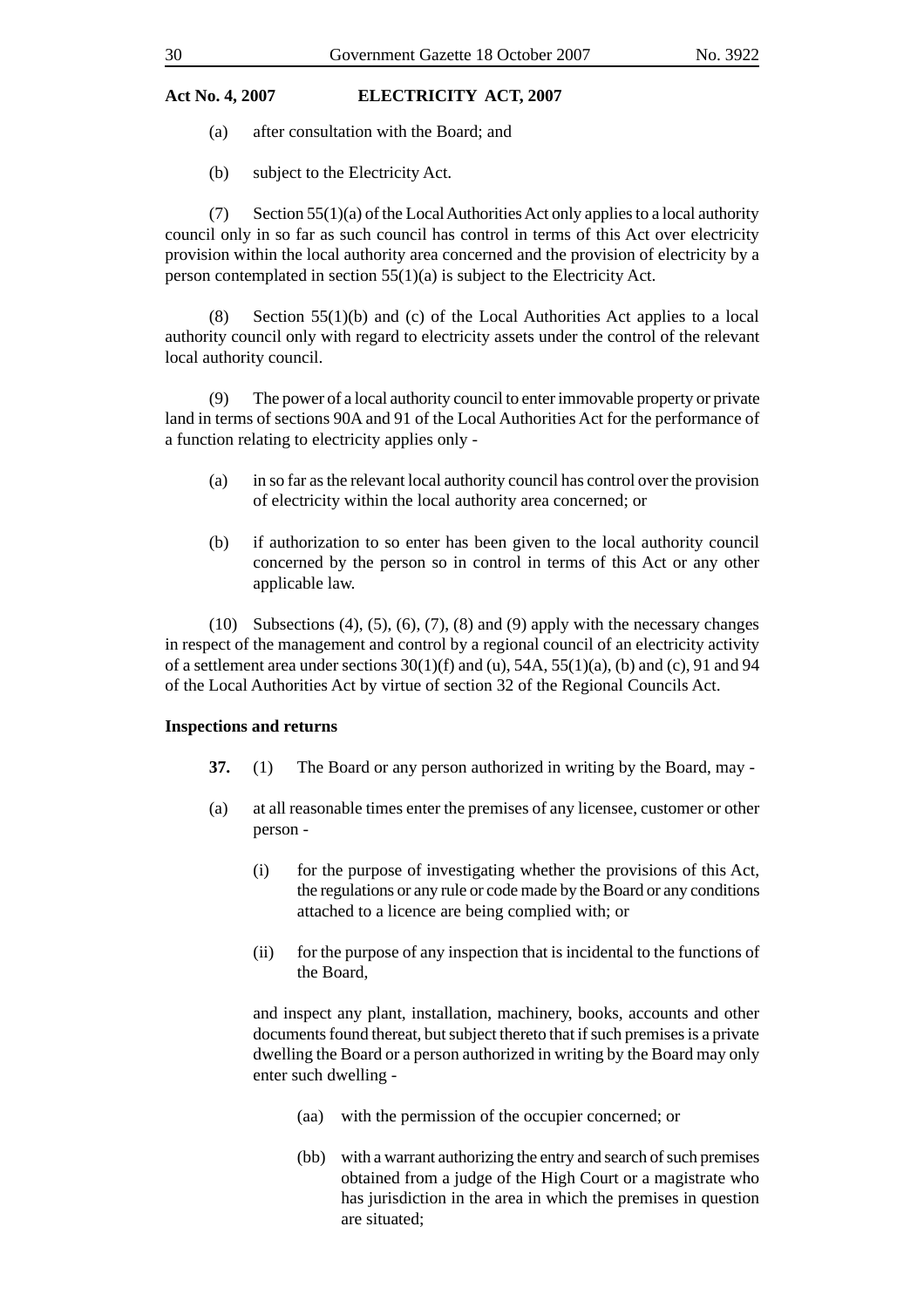- (b) demand from a licensee, customer or other person to furnish, in such form and at such time as may be determined by the Board -
	- (i) such periodical or other returns or information;
	- (ii) such particulars in respect of the licensee's, customer's or other person's undertaking, practices or activities; or
	- (iii) copies of any agreement relating to the provision of electricity to which such licensee, customer or person is a party,

as the Board or that person may require.

(2) To the extent that the provisions of this section interfere with the right to privacy of any person as contemplated in Article 13(1) of the Namibian Constitution, such interference is authorized on the grounds set out in Article 13(1) of the Namibian Constitution.

#### **Licensee's powers of inspection, work and entry**

**38.** (1) A licensee, or any person authorised in writing by a licensee, may at all reasonable times enter any premises to which electricity is or has been supplied by the licensee for the purpose of -

- (a) inspecting, testing, repairing or maintaining any line, meter, fitting or apparatus of the licensee which is on or in the premises;
- (b) ascertaining the quantity of electricity consumed on or in the premises; or
- (c) removing any lines, meters, fittings or apparatus of the licensee if a supply to the premises is no longer required or if the licensee is entitled to cut off the supply.

(2) If any cables, wires or conduits and any civil or mechanical structures (including enclosures, poles, isolators, foundations and fences) forming part of the main of a licensee for providing electricity, are placed or installed on or are laid on or across any immovable property, whether underground or overhead, the licensee concerned may authorise -

- (a) any staff member of the licensee; or
- (b) any other person,

to enter such immovable property for the purpose of performing any work in connection with the inspection, maintenance, removal, replacement or renewal of any of such works or accessories thereof.

(3) A person who intends to enter any premises or property in terms of subsection  $(1)$  or  $(2)$  -

(a) must, except in a case of an emergency or if for other reasonable cause he or she is unable to give prior notice, give reasonable notice to the owner or occupier of the premises concerned of his or her intention to enter onto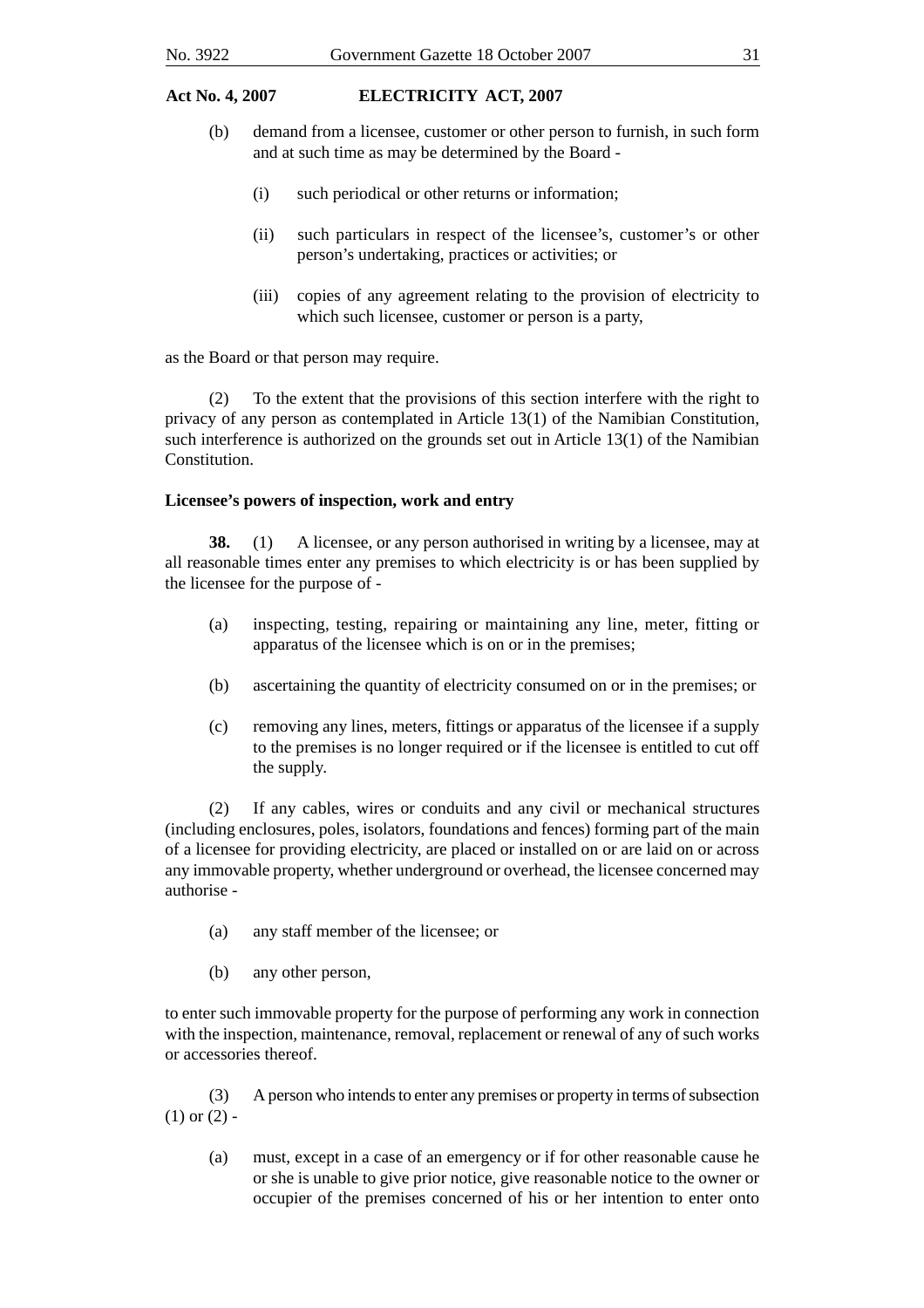such premises and of the nature of the work to be carried out, and, if possible, make suitable arrangements with the owner or occupier of the premises for entry before entering the premises;

- (b) may be accompanied by such other persons as may be reasonably required for carrying out the work;
- (c) must, at the request of any person in charge of the premises, produce the written authorisation issued by the licensee to enter that premises;
- (d) must adhere to all reasonable security measures, if any, of the owner or occupier of the premises;
- (e) may take onto such premises such goods, equipment and materials as may be reasonably required for the purposes of carrying out the work;
- (f) may make such excavations or erect such equipment as may be reasonably required for the purposes of carrying out the work;
- (g) may require from the owner or occupier of the premises to remove any tree, shrub or growth or any fence or other obstacle preventing or impeding such excavations to be made or such equipment to be erected, and, in the event of such owner or occupier refusing or failing to comply with any such request reasonably made, cause any such obstacle to be removed in such manner as such authorized person considers necessary or expedient.

(4) Any person acting under an authorization given under subsection (1) or (2) must cause the work in question to be carried out in such a manner as to limit any damage to the premises concerned or any fixtures thereon and to cause as little inconvenience as possible to the persons occupying the premises.

(5) The licensee is, unless otherwise prescribed, responsible to repair or pay compensation for any damage caused to the premises or any fixture thereon in the carrying out of work in terms of this section.

(6) To the extent that this section interferes with the right to privacy of any person, such interference is authorised on the grounds of public safety and economic well-being as contemplated in Article 13(1) of the Namibian Constitution.

#### **Powerlines, meters and other apparatus are not fixtures**

**39.** Any powerlines, meters, fittings, works or apparatus belonging to a licensee and lawfully placed or installed in or upon any premises, whether or not fixed to any part of such premises -

- (a) remain the property of and may be removed by such licensee;
- (b) are not subject to the landlord's hypothec for rent of such premises; and
- (c) are not liable to be taken in execution under any process of law or any proceedings in insolvency or liquidation against the owner or occupier of such premises,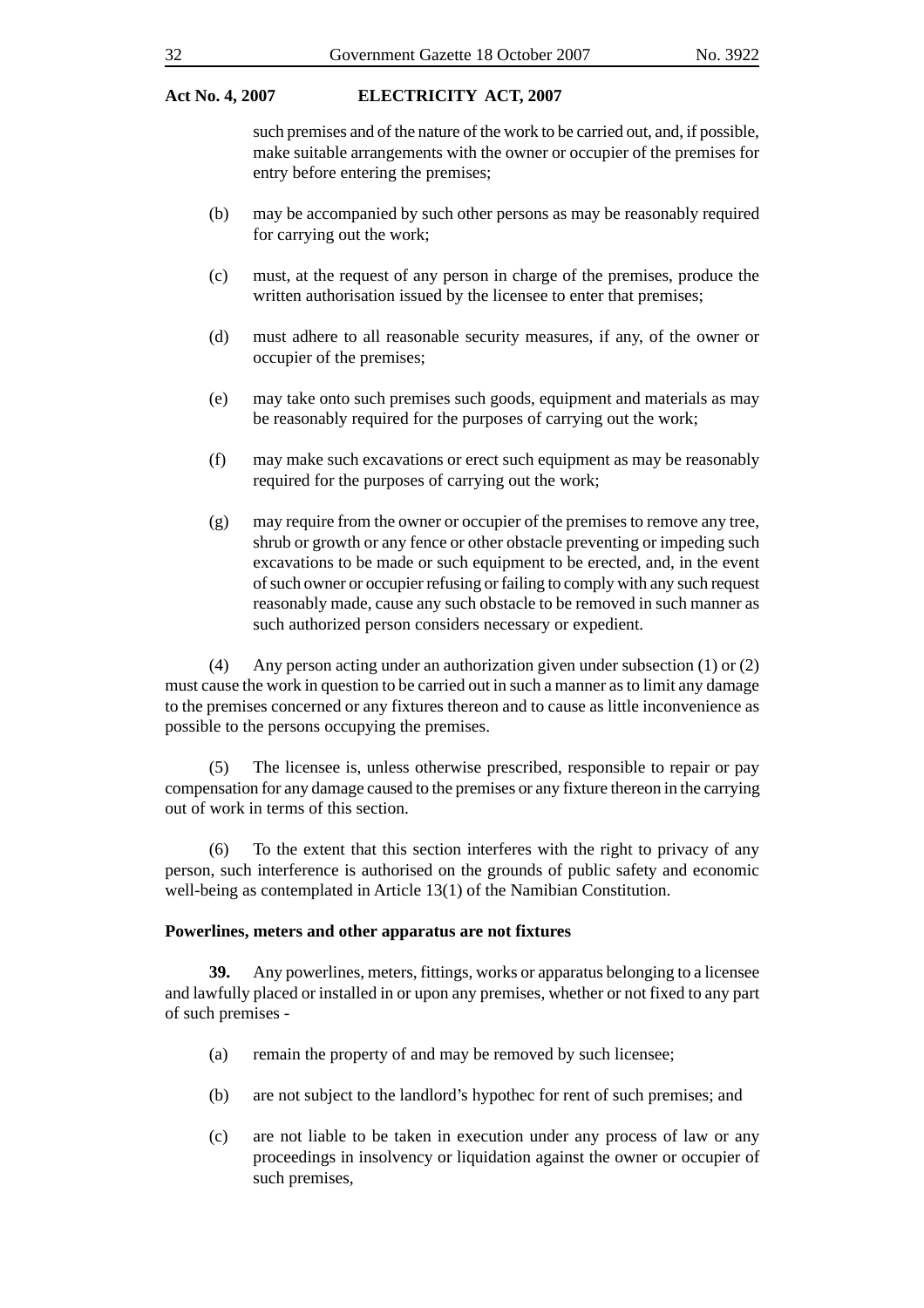provided that it is reasonably clear that such licensee is the owner of such powerlines, meters, fittings, works or apparatus.

#### **Non-disclosure**

**40.** A person who is or was concerned in the performance of any function in terms of this Act may not disclose any information which he or she obtained in the performance of the function except -

- (a) to any person who of necessity requires it for the performance of his or her functions in terms of this Act;
- (b) if he or she is a person who of necessity supplies it in the performance of his or her functions in terms of this Act;
- (c) if such information is required by order of a court of law;
- (d) to any competent authority which requires it for the institution, or an investigation with a view to the institution, of any criminal prosecution; or
- (e) the amount of any approved tariff.

#### **Limitation of liability**

**41.** A person is not liable in respect of act done or omitted in good faith in the exercise of a power or the performance of a duty in terms of or under this Act.

#### **Offences**

- **42.** (1) A person who -
- (a) subject to subsection (4), contravenes or fails to comply with any provision of this Act applicable to him or her, the contravention of or failure to comply with which is not elsewhere in this Act prescribed to be an offence;
- (b) fails to carry out any order or decision of the Board or to comply with any condition imposed or rule or code made by the Board; or
- (c) being a licensee, contravenes or fails to comply with any condition applicable to the licence concerned,

commits an offence and is liable to a fine not exceeding N\$16 000 or to imprisonment for a period not exceeding two years, or to both such fine and such imprisonment.

(2) Any person who without lawful excuse (the proof of which lies upon that person) -

- (a) abstracts, branches off or diverts any electric current or causes any electric current to be abstracted, branched off or diverted;
- (b) consumes or uses any electric current knowing it to have been unlawfully abstracted, branched off or diverted; or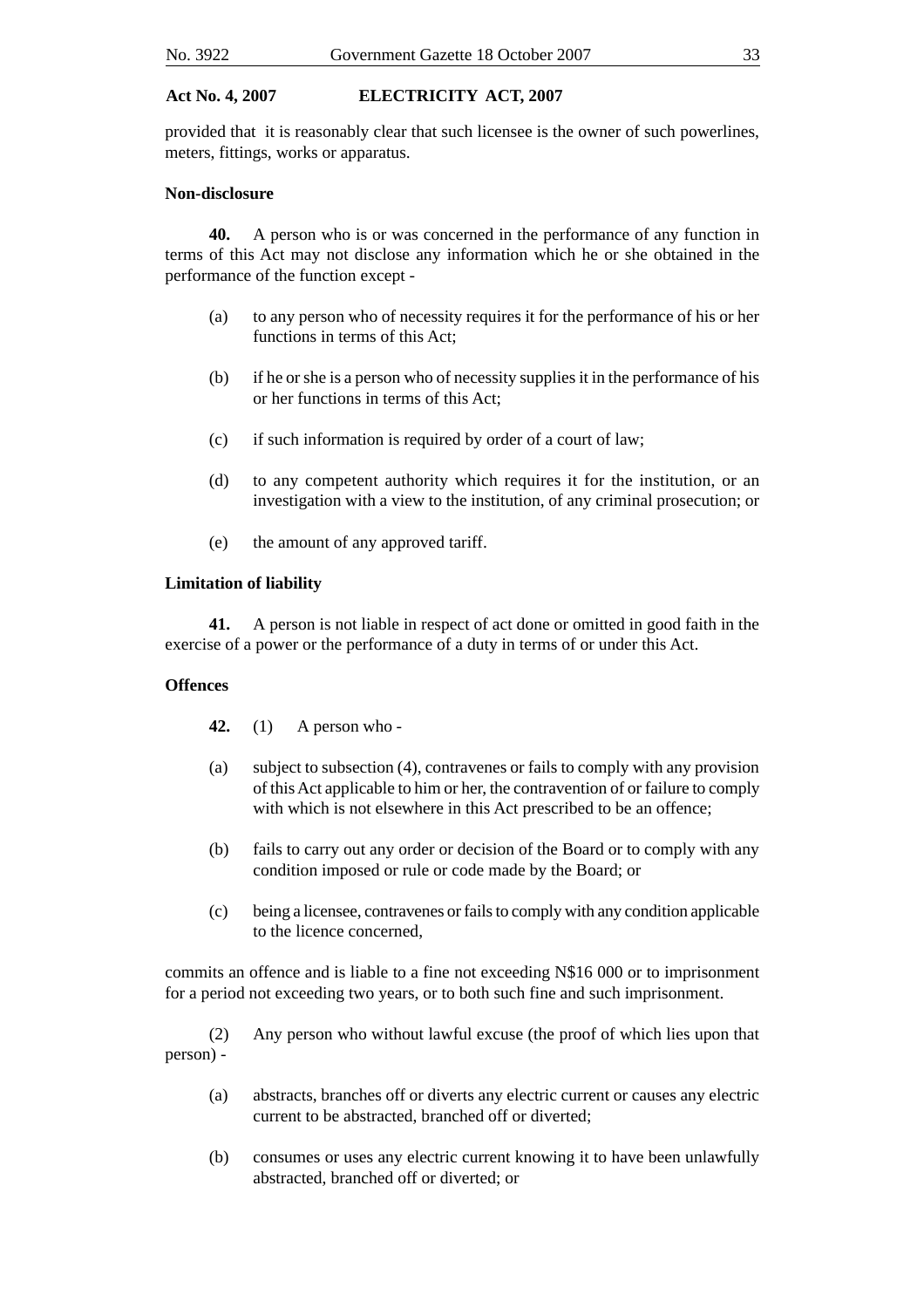(c) cuts off or damages or interferes with any apparatus for generating, transmitting or supplying electricity,

commits an offence and is liable to a fine not exceeding N\$16 000 or to imprisonment for a period not exceeding 2 years, or to both such fine and such imprisonment.

(3) If, in any prosecution for an offence in terms of paragraph (a) or (b) of subsection (2), it is proved that any electric current has been abstracted, branched off or diverted, it is presumed, in the absence of evidence to the contrary, that the owner of any premises within which the electric current was abstracted or branched off or to which the electric current was diverted or, if the owner does not occupy the premises, the occupier thereof, abstracted, branched off or diverted the electric current, as the case may be.

(4) Prior to any person or body charging a person under subsection (1)(a), the Board must in writing notify such person that such person has committed an offence setting out in such notification the details of the offence and further specifying the period and manner within which such person must rectify such contravention or failure, which period, unless there is compelling reason for a shorter period, may not be less then 7 days.

(5) If a person referred to in subsection (4), rectifies the contravention or failure in the manner and within the time frame determined by the Board, such person may not be charged with such offence as referred to in that subsection.

#### **Regulations**

- **43.** (1) The Minister may make regulations in relation to -
- (a) any matter which in terms of this Act is required or permitted to be prescribed;
- (b) the form and manner in which any application or objection in terms of this Act must be made;
- (c) the fees payable in respect of any application in terms of this Act and for the issue, renewal, amendment or transfer of a licence;
- (d) the duties and obligations of licensees and customers;
- (e) the procedure to be adopted by a licensee requiring rights of way or water rights in connection with the licensee's undertaking;
- (f) the inspection by the Board and enquiry into the control and operation of undertakings;
- (g) the units or standards for the measurement of electricity, the verification of meters, the fees to be charged therefor and the settlement of disputes as to measurements of electricity and limits of error;
- (h) the frequency, type of current and voltage of electricity provided;
- (i) the mode of providing electricity, including the quality of provision and the quality of service and safety;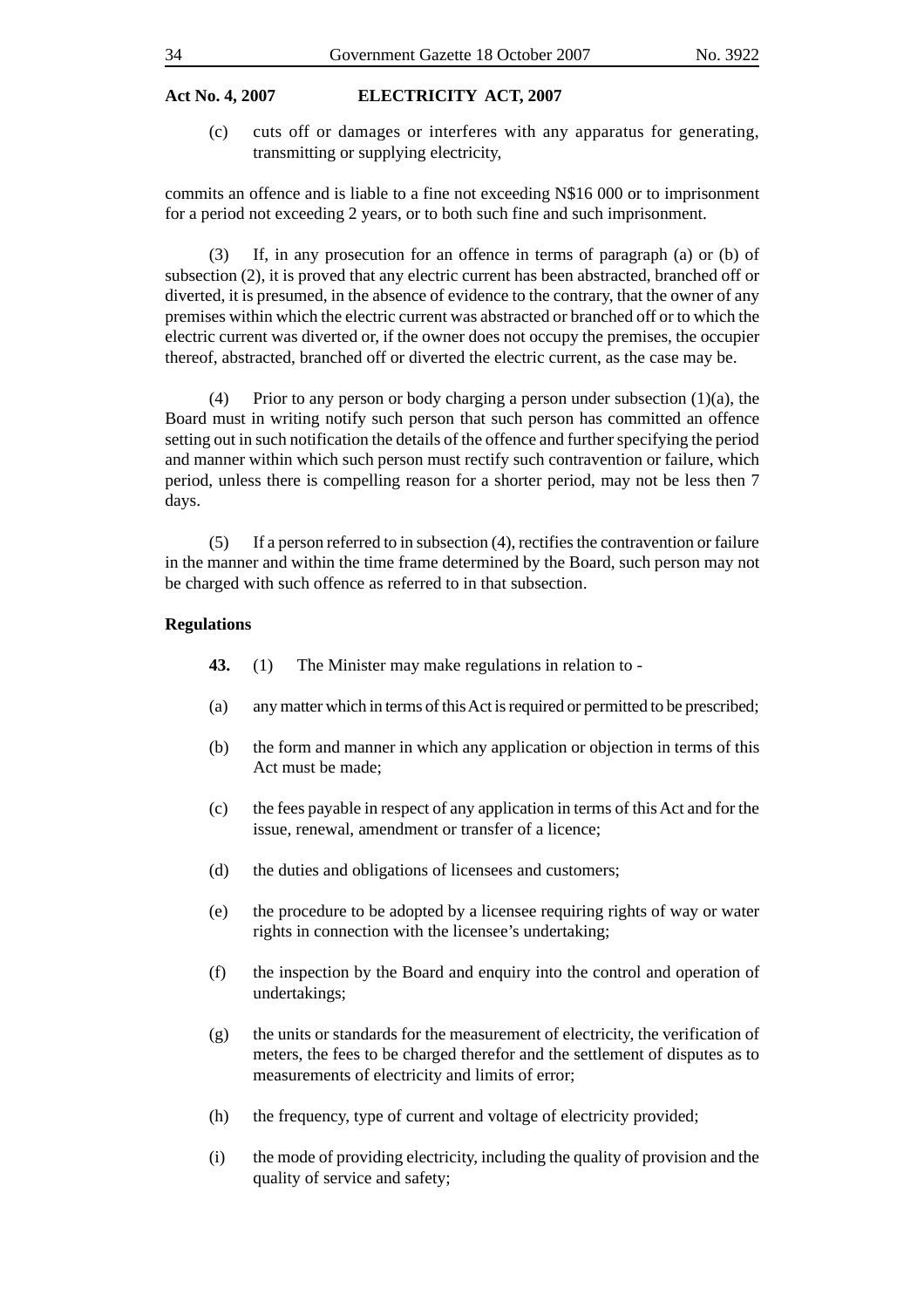- (j) installment and implementation of renewable energy technologies, the use thereof (including the placing of obligations on persons with regard thereto) and the provision of electricity therefrom;
- (k) the obligation of a licensee to provide electricity to a customer and the circumstances under which the obligation is deemed to have been waived;
- (l) the conditions on which electricity supplied to premises may be resold by a customer to another person;
- (m) the breaking up and repair of roads by a licensee in its licensed area;
- (n) the exemption from any of the provisions of this Act of any person in the circumstances and on the conditions specified in the regulations;
- (o) the requirements for the erection of any generation plant;
- (p) the conditions on which electricity is provided to customers and the responsibilities of customers in respect of electricity equipment installed on premises;
- (q) the inspection by a licensee of electricity equipment installed on premises;
- (r) further circumstances under which a licensee may refuse to provide or discontinue the provision of electricity to a customer;
- (s) grounds on which a licensee may terminate a contract to provide electricity to a customer;
- (t) the liability of licensees and customers with regard to failure to provide electricity and breach of contract;
- (u) further grounds with regard to which a licensee may enter the premises of a customer and remove equipment and property of the licensee;
- (v) the differentiation of charges for electricity based on the time of use or consumption thereof;
- (w) the manner of payment for electricity provided and the charging therefor by a licensee and objections thereto;
- (x) the circumstances in which any person may be permitted to depart or deviate from any standard contemplated in section 44;
- (y) the establishment, operation and administration of electricity markets, including requirements relating to licensees and other persons operating on such markets, corporate governance issues, objectivity, transparency and independency, prohibitions on the establishment of more than one electricity market, and the trading of electricity in a competitive market environment;
- (z) any other matter the regulation of which, in the opinion of the Minister, is necessary or expedient to achieve or promote the objectives of this Act.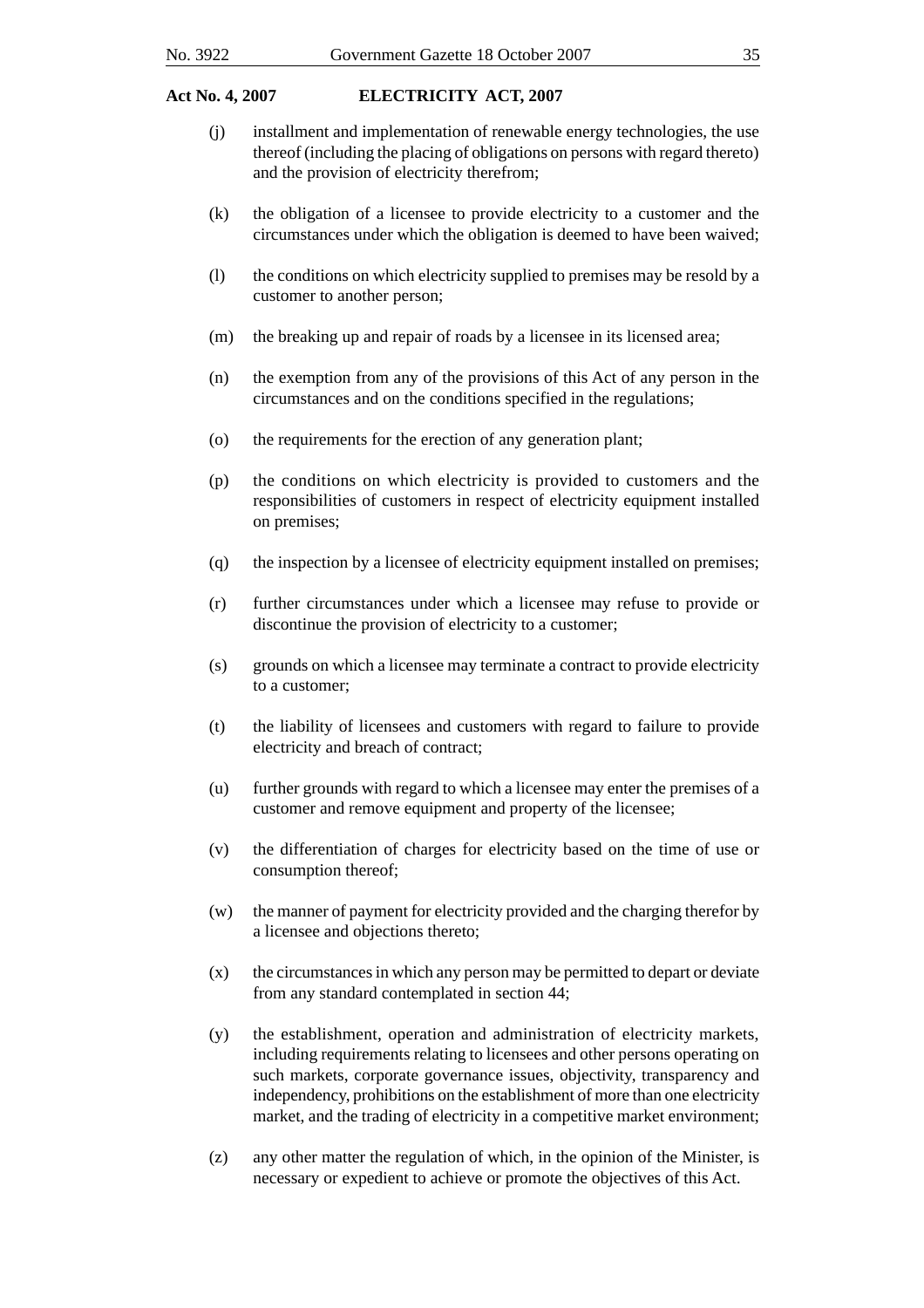(2) A regulation made under subsection (1) may prescribe penalties for any contravention thereof or failure to comply therewith or with any condition of a licence, of a fine not exceeding N\$16 000 or imprisonment for a period not exceeding two years or both such fine and such imprisonment.

(3) When making regulations under this section, the Minister may make different regulations with regard to different licensees or different categories of licensees.

#### **Standards on quality of electricity provision and service**

**44.** (1) The Board, by notice in the *Gazette*, after consultation with the Minister and such role players in the electricity industry as it may determine, may -

- (a) set standards on quality of provision of electricity and of electricity related services; or
- (b) with or without amendments incorporate any standards on quality of provision of electricity and electricity related services in its rules,

and must indicate whether such standards are compulsory or not.

(2) If, because of exceptional circumstances, the Board considers it appropriate to depart or deviate from a standard contemplated in this section, the Board may, subject to such conditions as it may determine, authorise the departure or deviation if such departure or deviation is not in conflict with this Act.

(3) The Board must keep in its offices a copy of the complete updated text of every standard set or incorporated under this section, and must at the request in writing of any interested person make such copy available free of charge to any such person for inspection.

- (4) In setting or incorporating standards under this section, the Board may -
- (a) differentiate between different licensees or different type of licensees;
- (b) impose penalties for non-compliance and determine the manner in which and to whom such penalties must be paid.
- (5) Whenever in any judicial proceedings the question arises whether -
- (a) any writing contains the text of any standard incorporated in the rules under subsection (1), or of any amendment or substitution of any such standard; or
- (b) any writing purporting to be a statement by a person who in that statement alleges that -
	- (i) he or she is an employee of the Board; and
	- (ii) a particular writing described in or attached to the statement contains the text referred to in paragraph (a), or an extract from that text,

is on its mere production at those proceedings by any person *prima facie* proof of the facts stated therein.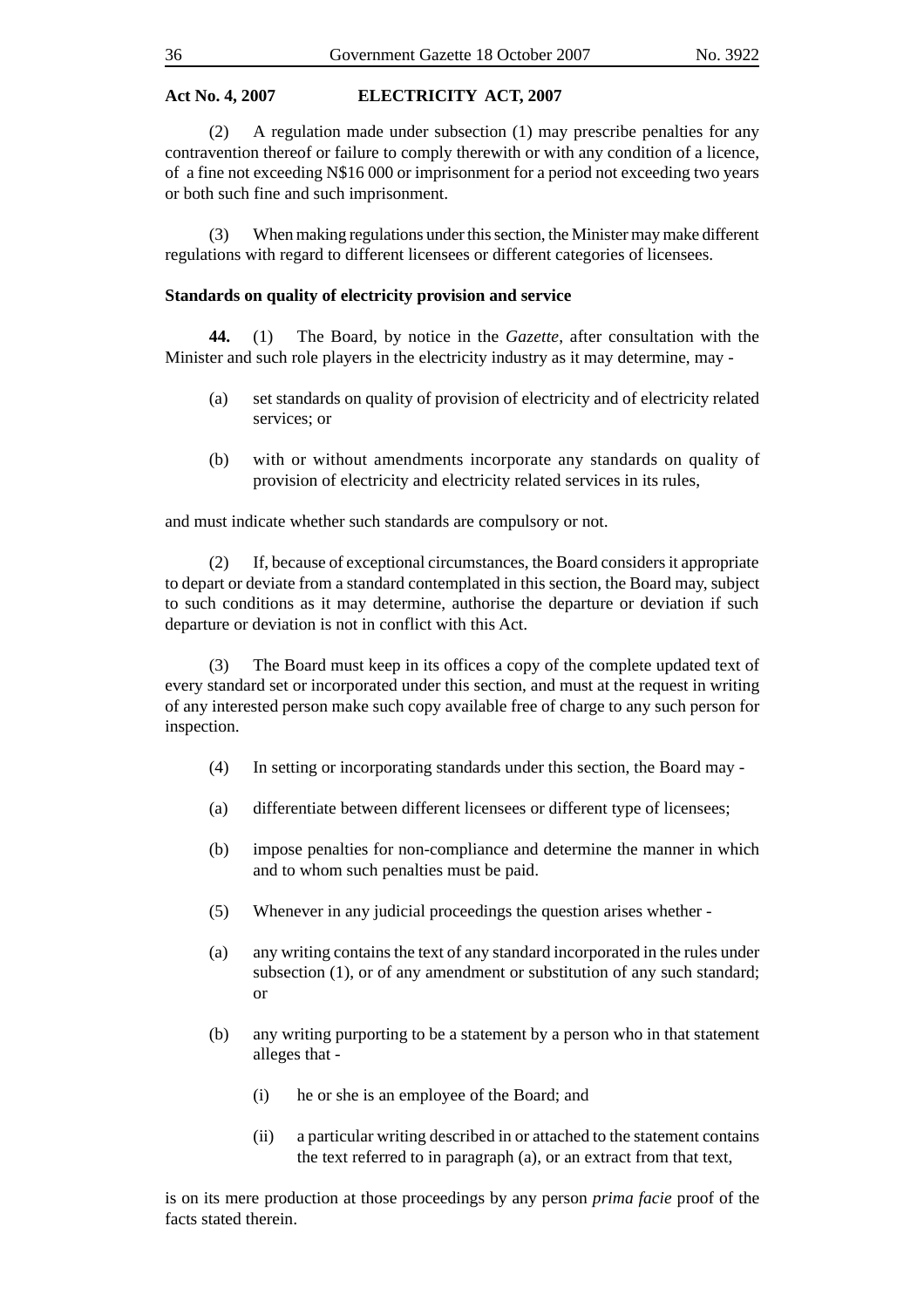#### **Documentary evidence**

**45.** In any prosecution for any offence under this Act a document which purports to be a licence, order, direction or authority issued or obtained, or rule or code made, under this Act, or a copy of such document certified as a true copy by a person who purports to be an employee of the Board, is, on its mere production, accepted as *prima facie* proof of the particulars mentioned therein.

#### **Repeal and amendment of laws and savings**

**46.** (1) The laws specified in the Schedule are repealed or amended to the extent set out in the third column of that Schedule.

(2) The imposition of a levy on electricity published under Government Notice No. 145 of 16 July 2001 is effective from 16 July 2001 and not 01 July 2001, and any subsequent amendment to the schedule of approved tariffs contained in a licensee's licence, to retrospectively recover such levy from its customers, is also effective from that date.

(3) Unless otherwise provided in this Act, anything done or made under the repealed law, and which could have been done or made under a corresponding provision of this Act, is deemed to have been done or made under that corresponding provision.

#### **Short title and commencement**

**47.** (1) This Act is called the Electricity Act, 2007, and, subject to subsection (2), comes into operation on a date determined by the Minister by notice in the *Gazette*.

(2) The Minister may under subsection (1) determine different dates for different sections of this Act.

| Column 1               | Column 2                                    | Column 3                                                                                                                                    |  |  |
|------------------------|---------------------------------------------|---------------------------------------------------------------------------------------------------------------------------------------------|--|--|
| No. and year<br>of law | Title of law                                | <b>Extent of repeal or amendment</b>                                                                                                        |  |  |
| Act No. 2 of 2000      |                                             | Electricity Act, 2000 The repeal of the whole                                                                                               |  |  |
| Act No. 9 of 1995      | <b>Export Processing</b><br>Zones Act, 1995 | The amendment of section 22 -                                                                                                               |  |  |
|                        |                                             | by the substitution for the marginal notes of<br>(a)<br>the following marginal notes:                                                       |  |  |
|                        |                                             | "Special provisions relating to the supply"<br>of water[, electricity or gas,] and the<br>rendering of sewerage and other<br>services"; and |  |  |

#### **SCHEDULE** REPEAL AND AMENDMENT OF LAWS *(Section 46(1))*